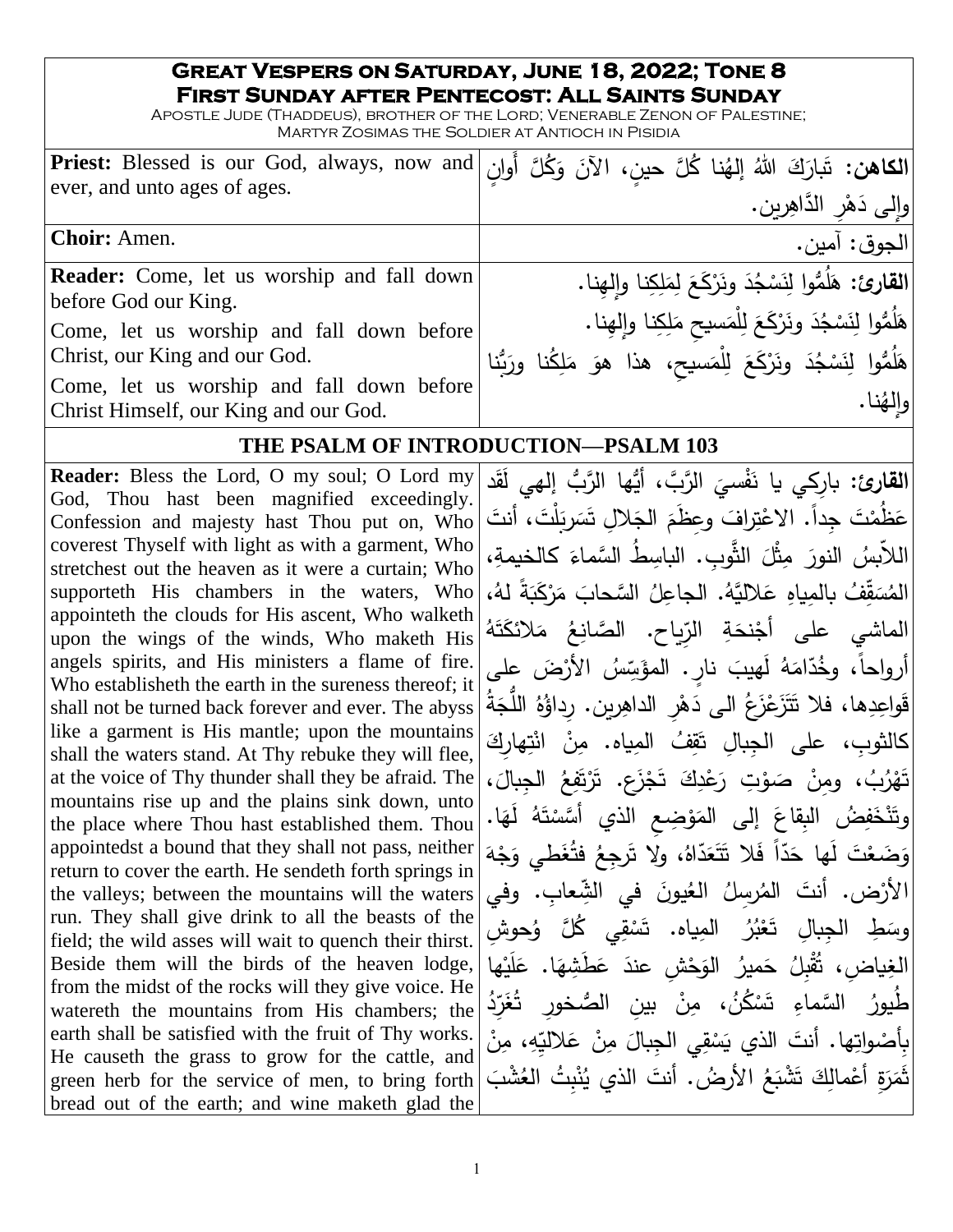heart of man. To make his face cheerful with oil; and bread strengtheneth man's heart. The trees of the plain shall be satisfied, the cedars of Lebanon, which Thou hast planted. There will the sparrows make their nests; the house of the heron is chief among them. The high mountains are a refuge for the harts, and so is the rock for the hares. He hath made the moon for seasons; the sun knoweth his going down. Thou appointedst the darkness, and there was the night, wherein all the beasts of the forest will go abroad; young lions roaring after their prey, and seeking their food from God. The sun ariseth, and they are gathered together, and they lay them down in their dens. Man shall go forth unto his work, and to his labor until the evening. How magnified are Thy works, O Lord! In wisdom hast Thou made them all. The earth is filled with Thy creation. So is this great and spacious sea, wherein are things creeping innumerable, small living creatures with the great. There go the ships; there this leviathan, whom Thou hast made to play therein. All things wait on Thee, to give them their food in due season; when Thou givest it them, they will gather it. When Thou openest Thy hand, all things shall be filled with goodness; when Thou turnest away Thy face, they shall be troubled. Thou wilt take their spirit, and they shall cease; and unto their dust shall they return. Thou wilt send forth Thy Spirit, and they shall be created; and Thou shalt renew the face of the earth. Let the glory of the Lord be unto the ages; the Lord will rejoice in His works. Who looketh on the earth and maketh it tremble, Who toucheth the mountains and they smoke. I will sing unto the Lord throughout my life, I will chant to my God for as long as I have my being. May my words be sweet unto Him; I will rejoice in the Lord. O that sinners would cease from the earth, and they that work iniquity, that they should be no more. Bless the Lord, O my soul. The sun knoweth his going down. Thou appointedst the darkness, and there was the night. How magnified are Thy works, O Lord! In wisdom hast Thou made them all.

لِلْبَهائِمِ، والخُضْرَةَ لِخِدْمَةِ النَشَرِ. لِيُخْرِجَ خُبْرْاً مِنَ .<br>ا ْ .<br>ا ا<br>. **ٔ** َ الأَرْضِ، والخَمْرُ ۖ ثُفَرِّحُ قَلْبَ الإِنسانِ. لِيَبْتَهِجَ الوَجْهُ **:** َ  $\ddot{\cdot}$ َ ْ َبا **:** ٔ<br>ّ .<br>ب دِّدُ قَلْبَ الإِنْسانِ. تُرْوَى أشْجارُ .<br>أ **:** بالزَيتِ، والخُبْزُ يُشَدِّ الغابِ، وأرْزُ لبنانَ الذي نَصَبْتَهُ. هُناكَ تُعَشِّشُ َ .<br>نا <u>َ</u> َ .<br>-العَصافيرُ ، ومَساكِنُ الهيرودِي تَتَقَدَّمُها. الجِبالُ<br>مُسمُمَّةَ ة<br>م َ اَبْدِ ً<br>ٌ .<br>م العالِيَةُ لِلأَيلَةِ، والصُّخورُ مَلْجأٌ للأرانب. صنَعَ القِمَرَ ا<br>ا  $\zeta$ ً<br>ً للأوقاتِ، والشَّمْسُ عَرَفَتْ غُروبَها. جَعَلَ الظُّلْمَةَ ا<br>ا  $\overline{a}$ َ  $\ddot{\phantom{0}}$  $\ddot{\phantom{0}}$ َ فكانَ لَيْلٌ، وفيهِ تعْبُرُ جميعُ وحوشِ الغاب. أشْبالٌ<br>وَيَمْ ْ **∶** تَزْأَرُ لِتَخْطُفَ وتَطْلُبَ مِنَ اللهِ طَعامَها. أشرَقَتِ <u>بَ</u> َ َ ا<br>ا الشَّمسُ فاجتَمَعَتْ، وفي صِيَرِها رَبَضَت. يَخْرُجُ َ .<br>پا ا<br>ا الإنسانُ إلى عَمَلِهِ وإِلى صِناعَتِهِ حتى المَساء. ما ا<br>ا <u>ء</u> ا<br>ا <u>م</u> أَعْظَمَ أَعْمالَكَ يا ربُّ، كُلَّها بِحِكْمَةٍ صنَعْتَ، قَدِ ْ <u>م</u> ا<br>ا امْتَلأَّتِ الأرضُ مِنْ خليقَتِكَ. هذا البَحْرُ الكَبيرُ َ َ .<br>م ْ الواسِعُ، هناكَ دَبّاباتٌ لا عَدَدَ لَهَا، حَيَواناتٌ صِغَارٌ َ .<br>با َ  $\epsilon$ .<br>. .<br>-<u>ء</u>  $\ddot{ }$ مَعَ كِبارٍ. هُناكَ تَجْرِي السُّفُنُ، هذا التِّنِّينُ الذي<br>مَعَاجَمَةٍ **ٔ** .<br>ا خَلَقْتَهُ يَلْعَبُ فيه. وكلَّها إِيَّاكَ تَتَرَجَّى، لِتُعْطيَها ٔ. َ <u>َ</u> .<br>ا طعامَها في حينِه، وإذا أنتَ أعْطَيْتَها جمَعَتْ. تَفْتَحُ .<br>م <u>ً</u> ا<br>ا ْ ْ يدَكَ فَيَمْتَلِئُ الكُلُّ خيْراً، تَصْرِفُ وجهَكَ فَيَضْطَرِبِون.<br>مصدقة ا<br>ا <u>ہ</u> َ <u>َ</u> **ٔ** تَنْزِعُ أَرواحَهُمْ فَيَفْنَوْنَ، وإِلَى تُرابِهِمْ يَرْجِعونَ. تُرْسِلُ .<br>ا .<br>-.<br>ب ْ .<br>-ْ <u>ة</u> <u>َ</u> <u>ہ</u> ْ ا<br>ا دِّدُ وَجْهَ الأَرض. لِيَكُنْ مَجْدُ **ٔ** ا<br>ا .<br>ا َ **:** َ روحَكَ فَيُخلَقُونَ، وثُجَدِّ َ .<br>-بِّ إِلى الدهْرِ ، يَفْرَحُ الرَّبُّ بأعمالِه. الذي يَنْظُرُ َبا<br>ا <u>َ</u> ُ<br>ف الرَّبِّ إِلى الأَرْضِ فيَجْعَلُها تَرْتَعِدُ، ويَمَسُّ الجبالَ فَتُدَخِّنُ.<br>و .<br>ب َ **ٔ**  $\overline{\phantom{a}}$ ا<br>ا ـَـا<br>أ .<br>ب أُسَبِّحُ الرَّبَّ في حَيَاتِي، وأَرَّتِلُ لإلهِي ما دُمْتُ<br>أُسَبِّحُ الرَّسَّمُ يَجْمَعُونَ مَعْمَدًا  $\ddot{ }$ َ مَوْجوداً. يَلَّذُ لَهُ تَأْمُّلِي، وأنا أفرَحُ بالرَّبِّ. لِتَبِدِ الخَطأةُ <u>بَ</u> <u>َ</u> ْ .<br>: مِنَ الأرضِ، ولا يبْقَ فيها الأَثْمَة. بارِكِي يا نفسِيَ ً<br>ً  $\overline{\phantom{a}}$ الرَّبّ. الشَّمْسُ عَرَفَتْ غُروبَها، جَعَلَ الظُلْمَةَ فكانَ<br>ـ .<br>ا ا<br>ا  $\overline{a}$ َ ֺ֚֚֚֚֚֚֚֚֚֚֚֚֚֚֚֚֚֚֚֝֘֩֩֩֩ **:** .<br>م . ما أعظَمَ أعمالَكَ يا ربُّ، كلَّها بِحِكْمَةٍ ا<br>ا َ مُ ليُلُّ<br>يا صَ<mark>نَعْتَ .</mark>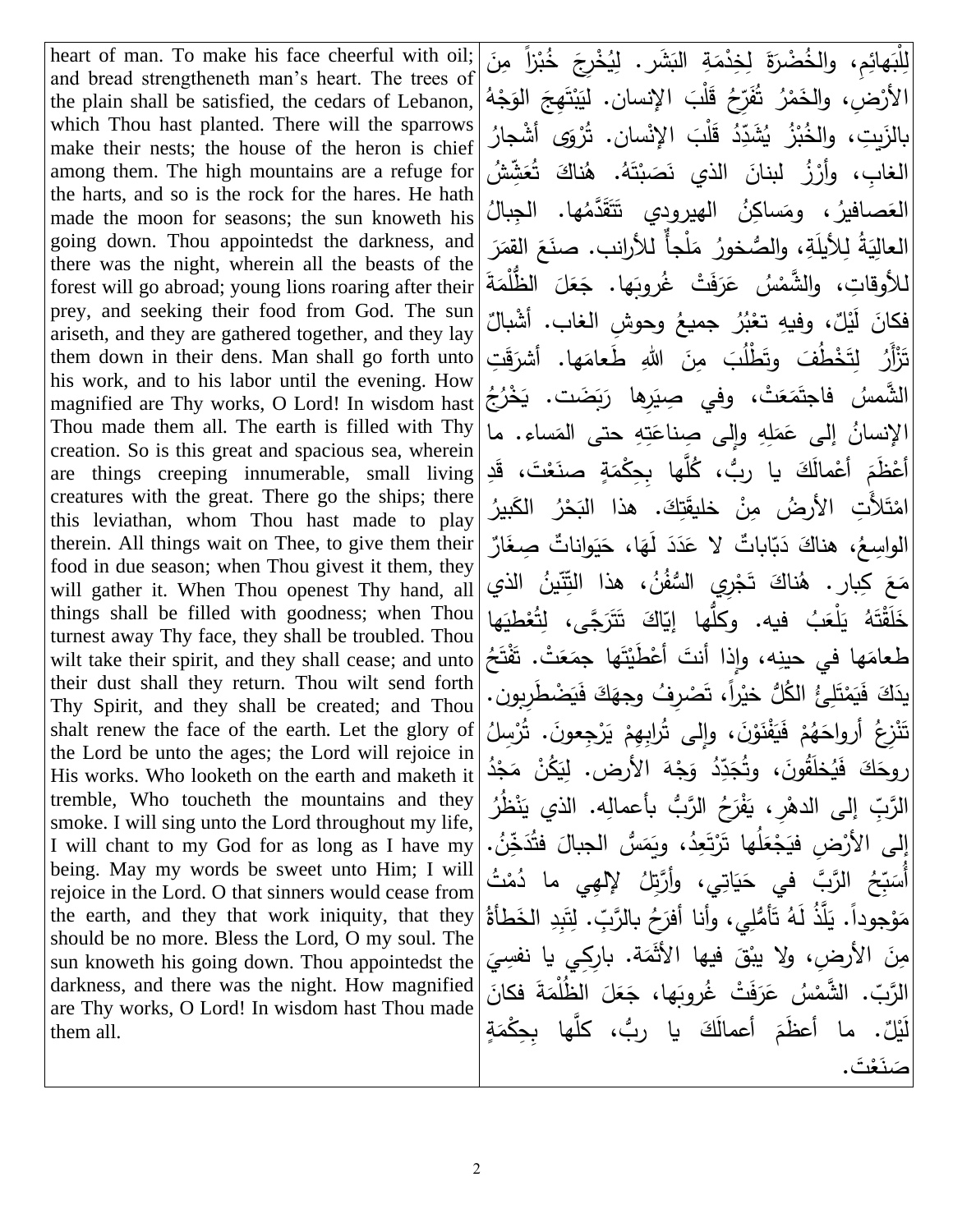| Glory to the Father, and to the Son, and to the Holy                                                      | المَجْدُ لِلِآبِ، والابْنِ، والروح القُدُسِ، الآنَ وكُلَّ أُولِنَ                                                         |
|-----------------------------------------------------------------------------------------------------------|---------------------------------------------------------------------------------------------------------------------------|
| Spirit; both now and ever, and unto ages of ages.                                                         |                                                                                                                           |
| Amen.                                                                                                     | والِي دَهْرِ الداهِرينِ . آمينِ .                                                                                         |
| Alleluia, Alleluia, Alleluia. Glory to Thee, O God.<br>(3x)                                               | هَلِلوبِيا، هَلِلوبِيا، هَلِلوبِيا، المَجْدُ لَكَ يا الله. (ثلاثا)                                                        |
| O our God and our Hope, glory to Thee!                                                                    | يا إلهَنا وَرَجاءَنَا لَكَ المَجْد.                                                                                       |
| <b>THE GREAT LITANY</b>                                                                                   |                                                                                                                           |
| <b>Deacon:</b> In peace, let us pray to the Lord.                                                         | الشماس: بِسَلام إلى الرَّبِّ نَطْلُب.                                                                                     |
| <b>Choir:</b> Lord, have mercy. (use this response<br>until noted below)                                  | الجوقة: يا رَبُّ ارْحَم. (تُعادُ بعدَ كُلِّ طِلْبة)                                                                       |
| <b>Deacon:</b> For the peace from above and the                                                           | ا <b>لشماس:</b> مِنْ أَجْلِ السَّلامِ الذي مِنَ العُلي وخَلاصِ                                                            |
| salvation of our souls, let us pray to the Lord.                                                          | نُفوسنا، إلى الرَّبّ نَطْلُب.                                                                                             |
| <b>Deacon:</b> For the peace of the whole world, the                                                      | الشماس: مِنْ أَجْلِ سَلامٍ كُلِّ العالَمِ، وحُسْنِ ثَبَاتِ                                                                |
| good estate of the holy churches of God and the<br>union of all, let us pray to the Lord.                 | كنائِس اللهِ المُقَدَّسَةِ، واتِّحادِ الكُلِّ، إلى الرَّبِّ نَطلُب.                                                       |
| <b>Deacon:</b> For this holy house and those who with                                                     | <b>الشماس:</b> مِنْ أَجْلِ هذا البَيْتِ المُقَدَّسِ، والذينَ                                                              |
| faith, reverence and fear of God enter therein,<br>let us pray to the Lord.                               | يَدْخُلُونَ إليهِ بإيمانٍ وَوَرَعٍ وَخَوفِ اللهِ، إلى الرَّبِّ                                                            |
|                                                                                                           | نَطلُب.                                                                                                                   |
| Deacon: For our father and metropolitan, N.,                                                              | الشماس: مِنْ أَجْلِ أبينا ومِتروبوليتِنا (فلان)،                                                                          |
| (our bishop, N.,) the honorable presbytery, the                                                           | والكَهَنَةِ الْمُكَرَّمينَ وخُدّامِ المَسيح، وجميع الإكليروسِ                                                             |
| diaconate in Christ, all the clergy and the<br>people, let us pray to the Lord.                           | والشَّعْبِ، إلى الزَّبِّ نَطْلُبٍ.                                                                                        |
| <b>Deacon:</b><br><b>For</b><br><b>Metropolitan</b>                                                       | الشماس: مِنْ أَجْلِ الْمِتروبِوليتِ بولسَ، والمعِظْرانِ  PAUL,<br> الشماس: مِنْ أَجْلِ المِتروبِوليتِ بولسَ، والمعِظْرانِ |
| Archbishop JOHN, and for their quick                                                                      | يوحَنَّا وجميع المَخطوفينَ وفَكِّ أَسْرِهِمْ، إلى الرَّبِّ                                                                |
| release from captivity and safe return, let us<br>pray to the Lord.                                       | نَطْلُب .                                                                                                                 |
|                                                                                                           |                                                                                                                           |
| <b>Deacon:</b> For our country, its president<br>(or<br>appropriate head of state), civil authorities and |                                                                                                                           |
| armed forces, let us pray to the Lord.                                                                    | <b>الشمَّاس:</b> مِنْ أَجْلِ حُكَّامِ هَذا البَلَدِ، ومُؤَازَرَتِهِمْ في<br>كُلِّ عَمَلٍ صالحٍ، إلى الرَّبِّ نَطْلُب.     |
| <b>Deacon:</b> For this city and every city and                                                           | <b>الشماس:</b> مِنْ أَجْلِ هذهِ المَدينةِ، وجَميع المُدُنِ                                                                |
| countryside and the faithful who dwell therein,                                                           | والقُرى والمؤمنينَ الساكِنينَ فِيها، إلى الرَّبِّ نَطْلُبٍ.                                                               |
| let us pray to the Lord.                                                                                  |                                                                                                                           |
| <b>Deacon:</b> For healthful seasons, abundance of<br>the fruits of the earth and peaceful times, let us  | ا <b>لشماس:</b> مِنْ أَجْلِ اعْتِدالِ الأَهْوِيَةِ وخِصْبِ الأَرْض                                                        |
| pray to the Lord.                                                                                         | بالنِّمارِ ، وأَوْقاتٍ سلاميَّةٍ، إلى الرَّبِّ نَطْلُبٍ.                                                                  |
| <b>Deacon:</b> For travelers by sea, by land and by<br>air, the sick, the suffering, the captive, and for | ا <b>لشماس:</b> مِنْ أَجْلِ المُسافرينَ في النَحْرِ والنَرّ                                                               |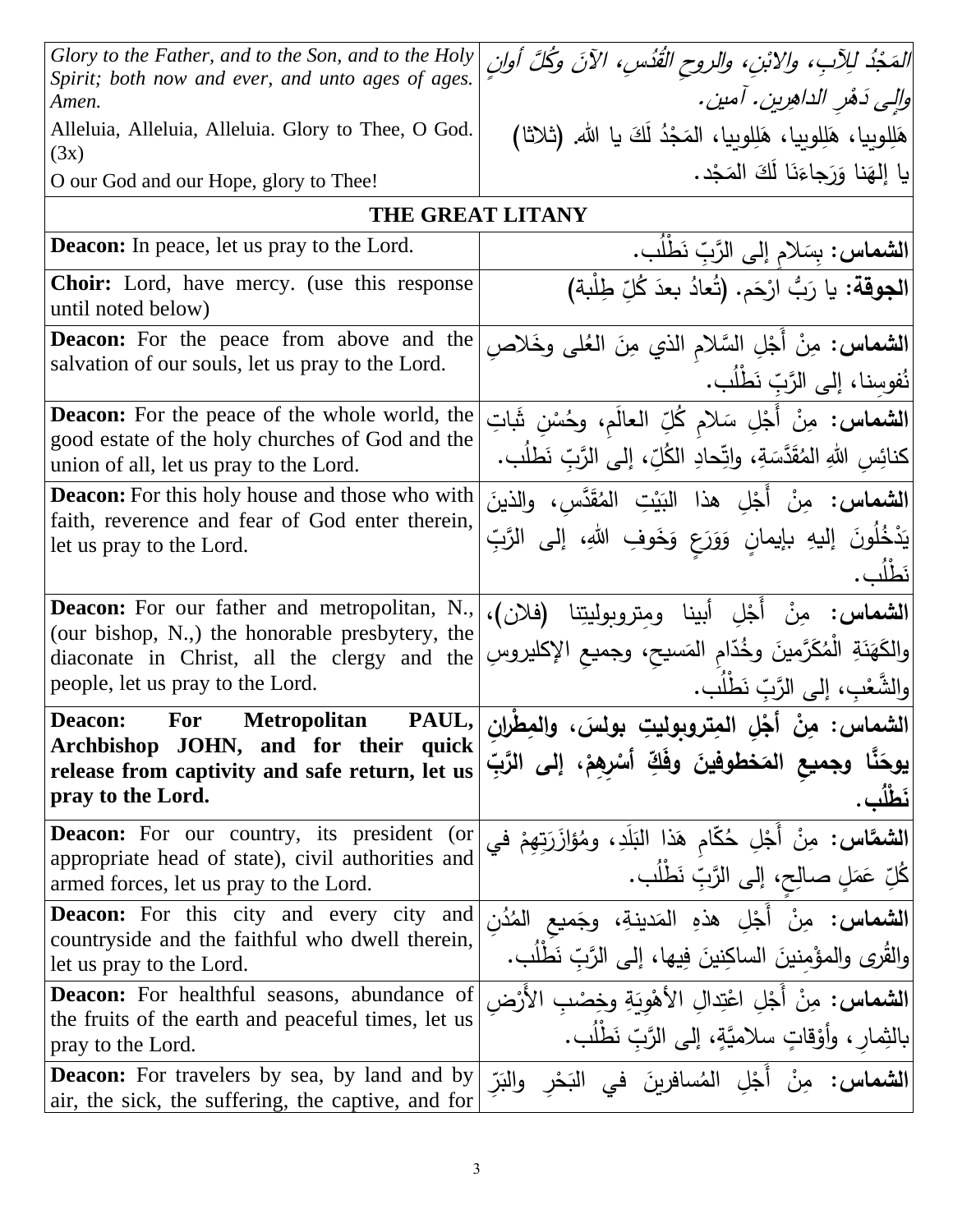| their salvation, let us pray to the Lord.                                                                 | والجوّ، والمَرْضى والمَضْنِيينَ، والأَسْرَى وخَلاصِهِمْ،                     |
|-----------------------------------------------------------------------------------------------------------|------------------------------------------------------------------------------|
|                                                                                                           | إلى الرَّبِّ نَطْلُب.                                                        |
| For our<br>deliverance<br>from<br>all<br><b>Deacon:</b>                                                   | <b> الشماس:</b> مِنْ أَجْلِ نَجاتِنا مِنْ كُلِّ ضيقٍ وَغَضَبِ                |
| tribulation, wrath, danger and necessity, let us<br>pray to the Lord.                                     | وخَطَرٍ وَشِدَةٍ، إلى الرَّبِّ نَطْلُب.                                      |
| <b>Deacon:</b> Help us; save us; have mercy on us;                                                        | ا <b>لشماس:</b> أُعْضُدْ وَخَلِّصْ وارْحَمْ واحفَظْنا<br>اللَّهُ<br>يا       |
| and keep us, O God, by Thy grace.                                                                         | بنغْمَتكَ.                                                                   |
| <b>Deacon:</b> Calling to remembrance our all-holy,                                                       | الشماس: بعدَ ذِكْرِنا الكلِّيَةَ القَداسَةِ الطاهِرَةَ، الفائِقَةَ           |
| immaculate, most blessed and glorious Lady,<br>the Theotokos and ever-virgin Mary, with all               | البَرَكاتِ، المَجيدةَ، سيّدَتَنا والِدةَ الإِلهِ الدائِمَةَ البِتولِيَةِ     |
| the saints, let us commend ourselves and each                                                             | مَرْيَمَ، مَعَ جميع القدِّيسين، لِنودِعْ أنفُسَنا وبَعْضُنا                  |
| other and all our life unto Christ our God.                                                               | بَعْضاً وَكُلَّ حياتِنا لِلْمَسيحِ الإِله.                                   |
| Choir: To Thee, O Lord.                                                                                   | الجوقة: لَكَ يا رَبّ.                                                        |
| <b>Priest:</b> For unto thee are due all glory, honor                                                     | <mark>الكاهن: لأنَّهُ يَنْبَغي لَكَ كُلُّ تَمْجيدٍ وإِكْرامٍ وسُجودٍ،</mark> |
| and worship, to the Father and to the Son and to<br>the Holy Spirit, now and ever, and unto ages of       | إِيها الآبُ والابنُ والروحُ القدُسُ، الآنَ وكلَّ أُوانِ،                     |
| ages.                                                                                                     | وإلى دهر الداهرين.                                                           |
|                                                                                                           |                                                                              |
| Choir: Amen.                                                                                              |                                                                              |
|                                                                                                           | "O LORD, I HAVE CRIED" IN TONE EIGHT                                         |
| O Lord, I have cried out unto Thee, hear Thou                                                             | الجوقة: آمين.                                                                |
| me; hear Thou me, O Lord. O Lord, I have cried                                                            | يا ربِّ إليكَ صَرَخْتُ، فاسْتَمِعْ لي، إسْتَمِعْ لي يا ربُّ.                 |
| out unto Thee, hear Thou me. Give ear to the                                                              | يا ربِّ إليْكَ صَرَخْتُ فاسْتَمِعْ لي، أنْصِتْ إلى صوتِ                      |
| voice of my supplication when I cry out unto<br>Thee: hear Thou me, O Lord.                               | تَضَرُّعي حينَ أَصْرُخُ إِلَيكَ، إِسْتَمِعْ لِي يا رَبِّ.                    |
| Let my prayer be set forth before Thee as the                                                             | لِتَسْتَقِمْ صَلاتي كالبَخور أمامَكَ، ولِّيَكُنْ رَفْعُ يَدَيَّ              |
| incense, and the lifting up of my hands as the<br>evening sacrifice; hear Thou me, O Lord.                | كَذَبِيحَةٍ مَسائيَّةٍ، إِسْتَمِعْ لي يا رَبُّ.                              |
| Set a watch, O Lord, before my mouth, and a<br>protecting door round about my lips.                       | إجْعَلْ يا رَبُّ حارساً لِفَمى وبِاباً حَصيناً على شَفَتَيَّ.                |
| Incline not my heart to evil words, to make                                                               | لا تُمِلْ قَلْبِي إلى كَلامِ الشرِّ فَيَتَعَلَّلَ بِعِلَلِ الخطايا.          |
| excuses in sins.<br>With men that work iniquity; and I will not<br>communicate with the choicest of them. | مَعَ الناس العامِلينَ الإِثْمَ ولا أتَّفِقُ مَعَ مُخْتارِبِهِمْ.             |
| The just man shall correct me in mercy and                                                                | سَيؤَدِّبُني الصدِّيقُ بِرَحْمَةٍ وبِوَبِّخُني أمّا زيتُ الخاطِئ             |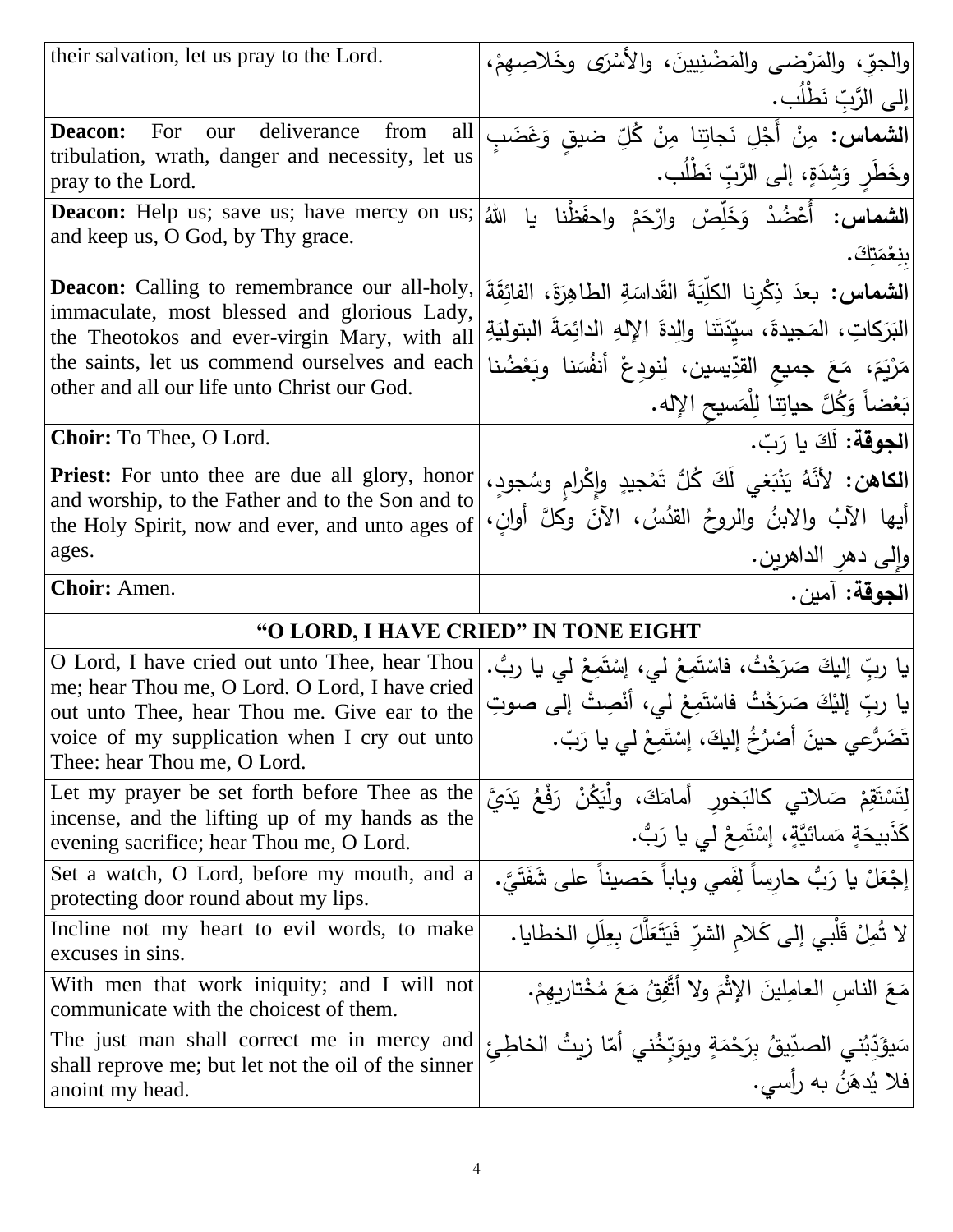| For my prayer also shall still be against the<br>things with which they are well pleased; their<br>judges falling upon the rock have been<br>swallowed up.          | لأنَّ صَلاتي أيضاً في مَسَرَّتِهِمْ، قَدِ ابْتُلِعَتْ قُضاتُهُمْ<br> مُلْتَصِقِينَ بِصَخْرَةٍ.                                        |
|---------------------------------------------------------------------------------------------------------------------------------------------------------------------|---------------------------------------------------------------------------------------------------------------------------------------|
| They shall hear my words, for they are sweet; as<br>when the thickness of the earth is broken upon<br>the ground, their bones are scattered by the side<br>of hell. | يَسْمَعونَ كَلِماتي فإنّها قَدِ اسْتُلِذَّتْ مِثْلَ سَمْنِ الأَرْضِ<br>المُنْشَقِّ على الأَرْضِ تَبَدَّدَتْ عِظَامُهُمْ حولَ الجَحيم. |
| But to Thee, O Lord, Lord, are mine eyes; in<br>Thee have I put my trust, take not away my<br>soul.                                                                 | لأَنَّ يا ربُّ، يا ربُّ إليكَ عَيْنَيَّ وعليكَ تَوَكَّلْتُ فلا<br> تَنْزع نَفسى.                                                      |
| Keep me from the snare which they have laid<br>for me, and the traps of the workers of iniquity.                                                                    | <mark>إِحْفَظْ</mark> نِي مِنَ الفَخِّ الذ <i>ي</i> نَصَبوهُ لي ومِنْ مَعاثِرِ<br> فاعِلي الإثم.                                      |
| Let the wicked fall into their own nets, whilst I<br>alone escape.                                                                                                  | تَسْقُطُ الخَطَأَةُ في مَصائِدِهِم وأكونُ أنا على انْفِرادِ<br> إِلَى أَنْ أَعْبُرَ .                                                 |
| I cried unto the Lord with my voice, with my<br>the Lord, did I make<br>voice unto<br>my<br>supplication.                                                           | بِصَوْتي إلى الرَّبِّ صَرَخْتُ، بِصَوْتي إلى<br>الرَّبِّ<br>تَضَرَّعْتُ.                                                              |
| I will pour out before Him my supplication,<br>mine affliction before Him will I declare.                                                                           | أَسْكُبُ أَمامَهُ تَضَرُّعي وأَحْزاني قُدّامَهُ أَخَبِّرُ .                                                                           |
| When my spirit was overwhelmed within me,<br>then Thou knewest my paths.                                                                                            | عند فناءِ روحي مِنّي أنتَ تعرِفُ سُبُلِي.                                                                                             |
| I poured out my supplication before Him; I<br>showed before Him my trouble.                                                                                         | في هذا الطَّربِقِ الذي كُنْتُ أسلُكُ فيهِ أَخْفَوا ل <i>يَ</i> فَخّاً.                                                                |
| I looked on my right hand, and beheld, but there<br>was no man that would know me.                                                                                  | تأمَّلْتُ في الميامِن وأبْصَرْتُ فلَمْ يَكُنْ مَنْ يَعرفُني.                                                                          |
| Refuge failed me; no one cared for my soul.                                                                                                                         | ضاعَ المَهْرَبُ منّي ولَمْ يُوجَدْ مَنْ يَطْلُبُ نفسي.                                                                                |
| I cried unto Thee, O Lord; I said: Thou art my<br>refuge and my portion in the land of the living.                                                                  | يا ربُ وقُلْتُ أنتَ<br>المك<br>رجائى<br>ونَصيبي في أرْض الأحياء .                                                                     |
| Attend unto my cry, for I am brought very low.                                                                                                                      | أَنْصِتْ إِلَى طِلْبَتى فإنّي قَدْ تَذَلَّلْتُ جداً.                                                                                  |
| Deliver me from them that persecute me, for<br>they are stronger than I.                                                                                            | نَجّنى مِنَ الذينَ يَضْطَهِدونَني فإنَّهُمْ قد اعْتَزُّوا عليَّ.                                                                      |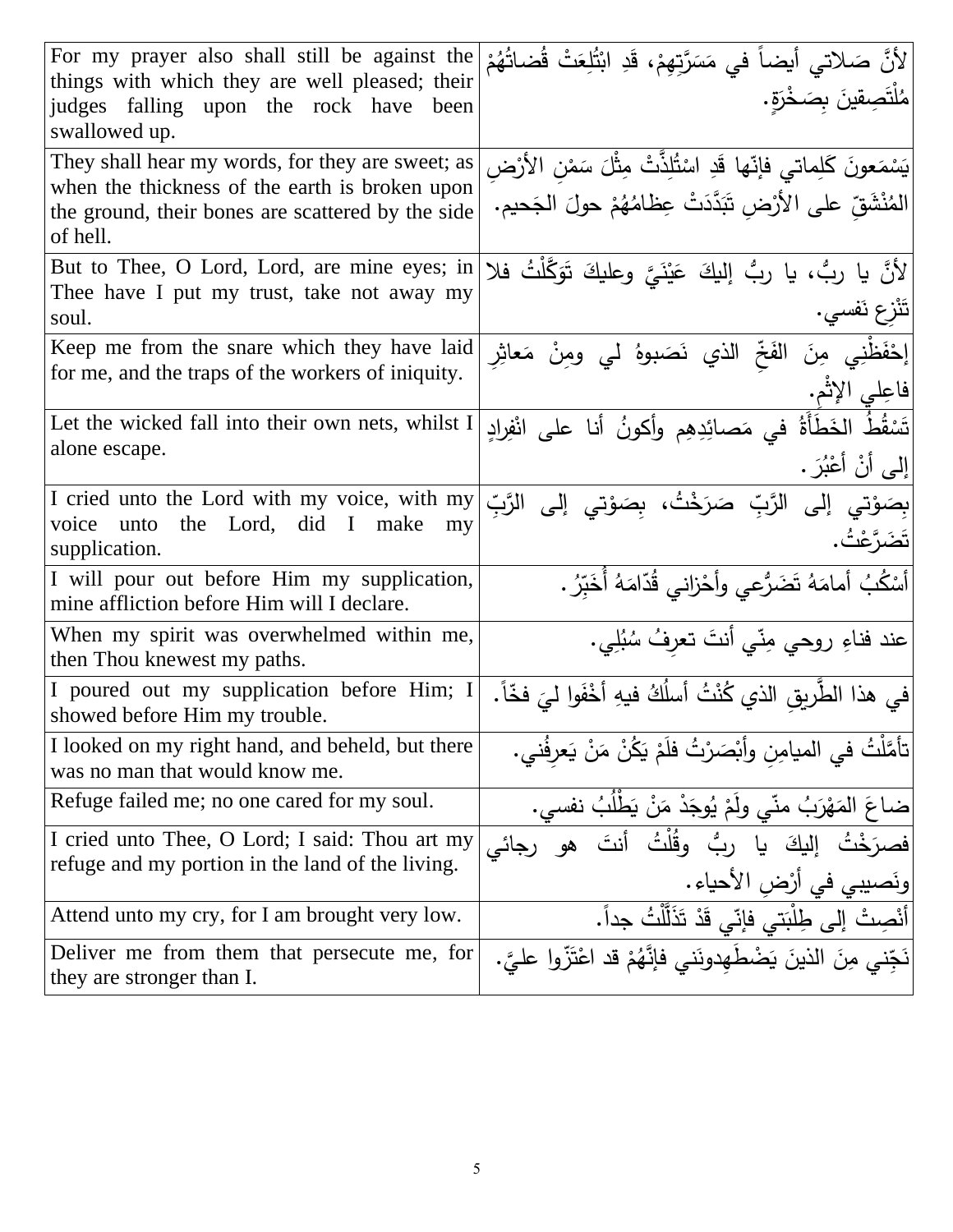|                                                                                                | For the Resurrection in Tone Eight                                            |
|------------------------------------------------------------------------------------------------|-------------------------------------------------------------------------------|
| Verse 10. Bring my soul out of prison, that I<br>may praise Thy Name.                          | ا <b>ستيغن 10 . أُخرج مِنَ الحَسِنِ نَفسي، لَكِي أَشكُرَ</b>                  |
| Evening praise and spoken worship do we offer                                                  | اسْمَكَ .                                                                     |
| Thee, O Christ; for Thou didst consent to have                                                 | تَسْبِيحاً مَسَائِيّاً وعِبادةً نُطفّيَّةً نُقرّبُ لك أَيُّها المسيح.         |
| mercy upon us by Thy Resurrection.                                                             | ِ لأَنَّكَ قَدِ ارْتَضَيْتَ أَنْ تَرْحَمَنا مِنْ جِهَةِ قِيامَتِك <b>.</b>    |
| <b>Verse 9.</b> The righteous shall wait for me until                                          | ا <b>ستيخن 9</b> . إيايَ يَنْتَظِرُ الصِدّيقِونَ حَتّى تُجازِيَنِي.           |
| Thou recompense me.                                                                            |                                                                               |
| O Lord, O Lord, cast us not from before Thy                                                    | يَا ربُّ، يَا ربُّ، لا تَطرَحْنا مِنْ أَمَامٍ وجهِكَ، لَكِنِ                  |
| face, but consent to have mercy upon us by Thy<br>Resurrection.                                | ارْتَض أَن تَرْحَمَنا من جِهةِ قِيَامَتِكَ.                                   |
| <b>Verse 8.</b> Out of the depths have I cried to Thee,                                        | اس <b>تيخن 8.</b> مِنَ الأعْماق صَرَخْتُ اللَّكَ يا ربُ، يا                   |
| O Lord, Lord hear my voice.                                                                    | رِبُ إِسْتَمِعْ صَوْتِي.                                                      |
| Rejoice, O holy Zion, mother of the churches,                                                  |                                                                               |
| the abode of God; for thou didst first receive                                                 | إفرَحـى يـا صِـهْيونُ المقدَّسـةُ، أُمَّ الكنـائس مَسكِنَ الله،               |
| forgiveness of sins by His Resurrection.                                                       | [لأَنَّكِ قبِلتِ غُفرانَ الخَطايا أَوَّلاً من جِهةِ القِيامَةِ.               |
| <b>Verse 7.</b> Let Thine ears be attentive to the voice                                       | اس <b>تيخن 7.</b> لِتَكُن أَذُناكَ مُصْغِيَتَينِ إِلى صَوتِ                   |
| of my supplication.                                                                            | تَضَرُّعِي.                                                                   |
| Verily, the Word, born of the Father before the                                                |                                                                               |
| ages, hath Himself been incarnate in the last<br>times by His own will, of one who knowest not | إِنَّ الكَلِمَــةَ المَوْلِــودَ مِـنَ الآبِ قَبْـلَ كُـلِّ الـدُهورِ ۖ هُـوَ |
| wedlock. He did suffer crucifixion and death;                                                  | نفسُهُ تَجَسَّدَ في آخِرِ الأَزْمِنَةِ بِمَشيئتِهِ مِنَ التي لَمْ             |
| and by His Resurrection He hath saved man                                                      | تَعْرِفْ زَواجاً. واحْتَمَلَ الصَـلْبَ والمَـوْت، وبقيامَتِـهِ                |
| dead of old.                                                                                   | خلَّصَ الإنسانَ المُماتَ قديماً.                                              |
| <b>Verse 6.</b> If Thou, O Lord, shouldest mark                                                | ا <b>ستيغن 6.</b> اِنْ كُنتَ لِلِآثامِ راصِدًا يا رَبُ، فَيا رَبُّ            |
| iniquities, O Lord, who shall stand? For with<br>Thee there is forgiveness.                    | مَنْ بَثْبُتْ؟ فَإِنَّ مِن عِنْدِكَ الاغْتِفارِ .                             |
| Let us glorify Thy Resurrection from the dead,                                                 |                                                                               |
| O Christ, by which Thou didst free the race of                                                 | لِنُمَجّدْ قِيامَتَكَ مِنْ بَيْنِ الأَمْواتِ أَيُّها المَسيحُ، التي           |
| Adam from the usurpation of Hades. And since<br>Thou art God, Thou hast granted the world      | بِها أَعْتَقْتَ الْجِنْسَ الآدمـيَّ مِنِ اغْتِصـابِ الجَحيمِ.                 |
| eternal life and the Great Mercy.                                                              | وبمـا أَنَّـكَ إِلــهُ مَنَحْتَ العـالَمَ حَيـاةً أَبَدِيَّـةً والرَّحْمَـةَ  |
|                                                                                                | العُظمى.                                                                      |
| <b>Verse 5.</b> Because of Thy name have I waited for                                          | ا <b>ستيغن 5.</b> مِنْ أجل اسْمِكَ صَبَرْتُ لِكَ يا رَبّ،                     |
| Thee, O Lord; my soul hath waited upon Thy<br>word, my soul hath hoped in the Lord.            | صَنَزَتْ نفسى في أَقوالِكَ، تَوَكَّلَتْ نَفسي على الزَّبّ.                    |
| Glory to Thee, O Christ Savior, only Son of                                                    |                                                                               |
| God, Who wast nailed upon the Cross, and Who                                                   | المجدُ لكَ أَيُّها المسيحُ المُخلِّص، يا ابْنَ اللهِ الوحيد،                  |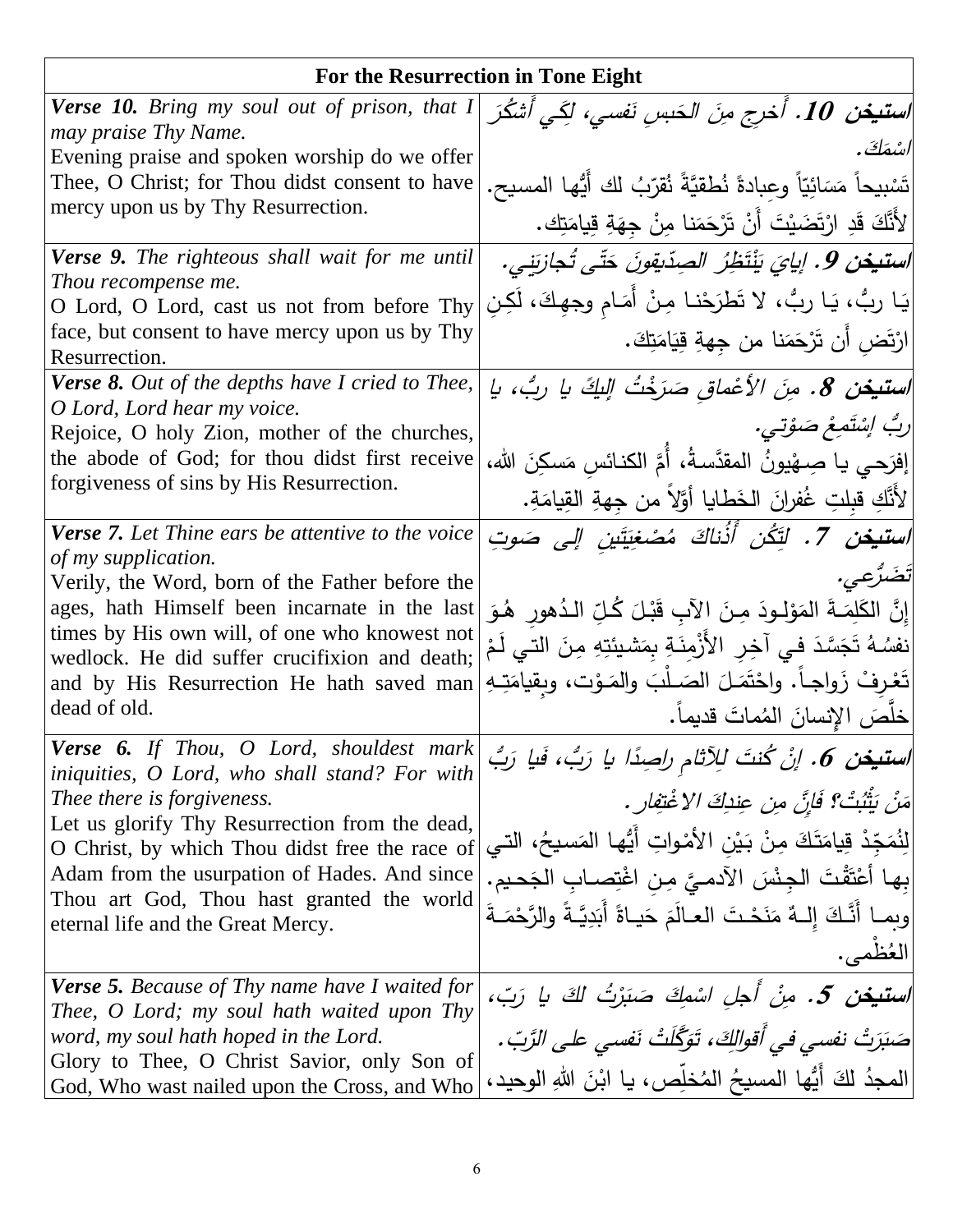didst rise from the tomb on the third day.

الذي سُمِّرَ على الصَليبِ، وقامَ مِنَ القَبْرِ في اليَوْمِ ؛<br>. ٔ. **ٔ** .<br>م .<br>ا مُ َ ِث. الثال

# **For All Saints in Tone Six (\*\****Having laid up all their hope***\*\*)**

| <b>Verse 4.</b> From the morning watch until night,                                           | استيغن 4. مِنِ انْفِجارِ الصُنْحِ إلى اللَّيل، مِنِ                     |
|-----------------------------------------------------------------------------------------------|-------------------------------------------------------------------------|
| from the morning watch let Israel trust in the                                                |                                                                         |
| Lord.                                                                                         | انْفِجارِ الصَّنْحِ لِيَتَّكِلْ إِسْرائِيلُ على الزَّبّ.                |
| As the Spirit's orators, * the Savior's blessed                                               |                                                                         |
| disciples, $*$ who became the instruments $*$ of                                              | إِذْ تَلاميذُ المُنقِذ، الكَارِزونَ بالرُّوحِ غدَوا آلاتٍ للرُّوحِ،     |
| the Spirit through their faith, * scattered far and                                           |                                                                         |
| wide $*$ to the earth's farthest parts $*$ as in                                              | وتَوزَّعــوا فــي أَقْطَــارِ الأَرضِ. فَبِــرأيِ قَــوبِمِ زَرَعــوا   |
| Orthodoxy * they all sowed the preaching from                                                 | كَـرْزَهُم، وبِفِعْـلِ فَلاحَـتِهِم الإِلهَّيــةِ أَيْنَعَـتْ عَســاكرُ |
| on high, * whence richly sprouted forth, * by                                                 |                                                                         |
| the grace of God and His husbandry, * the                                                     | الشُّهداءِ . وإذ أنَّهُم رَسموا بالجَلْدِ والنَّارِ والتَعْذيباتِ       |
| Martyrs' holy companies, * which showed forth                                                 |                                                                         |
| in image the ven'rable * Passion of the Savior *                                              | آلامَ المَسيح المُخلِّصِ الفَائقَةَ الشَّرف، يَبتَهلونَ بدالَّةٍ        |
| through every kind of torture, scourge and fire.                                              | مِن أجلِ نُفوسِنا.                                                      |
| * And now with boldness they intercede * with                                                 |                                                                         |
| Him in our souls' behalf.                                                                     |                                                                         |
| <b>Verse 3.</b> For with the Lord there is mercy and                                          | استيغن 3. لأنَّ مِنَ الرَّبِّ الرَّحْمَـةَ، وَمِنْـهُ النَّجاةَ         |
| with Him is abundant redemption, and He will                                                  |                                                                         |
| deliver Israel from all his iniquities.                                                       | الكَثْنِيرَة، وَهُوَ يُنَجِّي إِسْرائِيلَ مِنْ كُلِّ آثامِه.            |
| With the fire of love for God $*$ were the august                                             |                                                                         |
| Martyrs kindled; * wherefore, they set fire at                                                | [إذْ بِنَـارِ حُـبِّ الـربِّ التَهَبَ الشُّـهداءُ، فـاحتَقَرُوا فِعْـلَ |
| nought, * and as coals of fire divine * hotly set                                             | النَّارِ ، وكَبِجَمْرِ ۖ إلهيِّ تلظُّوا، فَأَحْرَقوا هَشِيمَ الضَّلالِ  |
| ablaze, $*$ they in Christ burnt away $*$ all the                                             |                                                                         |
| withered brushwood * of vain error's vaunting                                                 | بالمَسيح، مُلجِمينَ أَفْوَاهَ الوحُوشِ بابْتِهَالاتِهِم المُرسَلةِ      |
| insolence; * they stopped the mouths of beasts *                                              |                                                                         |
| with wise invocations in earnest prayer; * and                                                | لِسبِيِّدِهم. وإِذْ حُسِـمَتْ هـامُهُم، بَتَـرُوا بهـا مَوكِـبَ         |
| when their heads had been cut off, * they cut<br>down the ranks of the enemy; * and when they | الأعداءِ. وإذْ سَفَكُوا بكلِّ تجلَّدٍ دِمـاءَهم، فَقَدْ روَّوا          |
| had poured out * their blood in mighty fountains                                              |                                                                         |
| valiantly, * they fully watered the holy Church,                                              | الكنيسةَ اليانِعةَ بالإِيمَانِ.                                         |
| * and she blossomed forth by faith.                                                           |                                                                         |
| <b>Verse 2.</b> Praise the Lord, all ye nations; praise                                       | استيخن 2. سَبّحُوا الرَّبَّ يا جَمِيعَ الأَمَم، وَلِمْدَحُوهُ يا        |
| Him, all ye people.                                                                           |                                                                         |
| Wrestling with ferocious beasts, * beaten with                                                | سائِرَ الشَّعوب.                                                        |
| swords as with cudgels, * scraped and torn with                                               |                                                                         |
| iron claws, * having both their hands cut off, *                                              | <br> إذْ عُرِّضَ الشُّهداءُ الأَبطالُ للوحُـوشِ، بَعدَ تَجريدِ          |
| tortured on the rack, $*$ being burnt in the fire $*$ in                                      |                                                                         |
| unyielding torments, * being pierced with sharp                                               | الأظْفار ، وبالسَّيفِ بُثَّتْ أَيْدِيهِمْ والأَعْضَـاء ، بالنَّارِ      |
| and stabbing wounds, * having their joints cut up,                                            |                                                                         |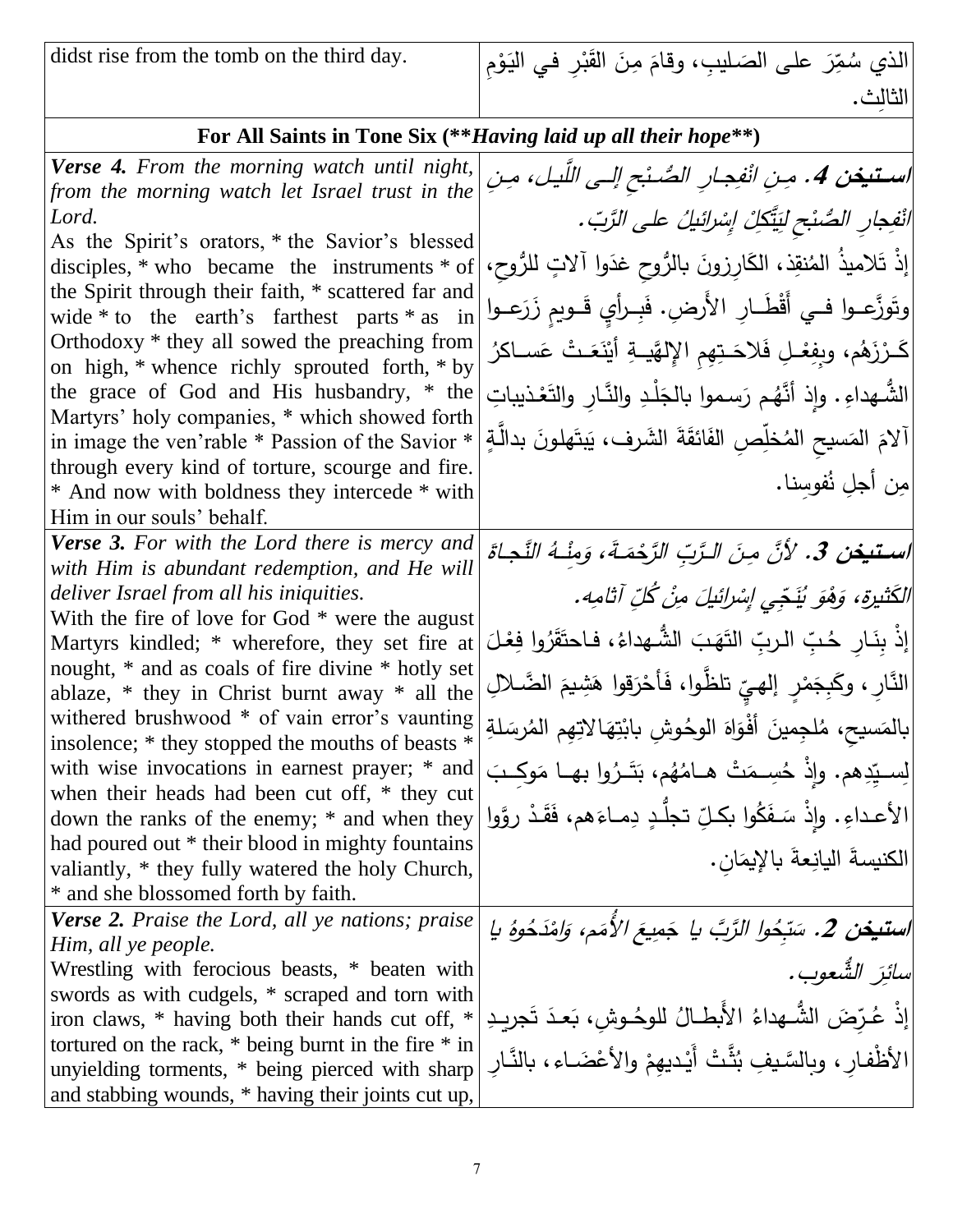| * the unbending Martyrs endured it all * with<br>great exceeding steadfastness, * looking to the     | الهَيْوِليَّـــةِ تلهَّبـــوا. وإِذْ قُطِعَــتْ أَوصَــــالُهُمْ، نُخِسُـــوا                                                                                                                |
|------------------------------------------------------------------------------------------------------|----------------------------------------------------------------------------------------------------------------------------------------------------------------------------------------------|
| portion that is to come * with the crowns<br>unfading * and that unending glory of Christ God,       | بـالحِرابِ، واحْتَمَلـوا كُـلَّ هَـذا بِبَـأْسِ لمَعـرِفَتِهم قَـبلاً                                                                                                                        |
| * with Whom they boldly now intercede, *                                                             | ْ بِالأَكِلَّةِ الَّتي لا تَذْبُل، ومَجْدِ المَسيحِ الذي إذْ يَنْتهونَ                                                                                                                       |
| praying in our souls' behalf.                                                                        | إِلَيهِ، يَبْتَهِلونَ بِدالَّةٍ مِنْ أَجْلِ نُفوسنا.                                                                                                                                         |
| <b>Verse 1.</b> For His mercy is great toward us, and<br>the truth of the Lord endureth forever.     | ا <b>ستيغن 1.</b> لأَنَّ رَحْمَتَهُ قَدْ قَوِيَتْ عَلَينا، وَحَقُّ الرَّبِّ                                                                                                                  |
| As is due, let us extol * with sacred songs the                                                      | يَدُومُ إِلِي الدَّهرِ .                                                                                                                                                                     |
| Apostles, * Martyrs, godly-minded priests, *<br>women chaste and ven'rable, * that whole             | لِنَفِ دَيْنَ المَديح بالتَّسابيح الشَّريفَةِ للرُّسُلِ والشُّهداءِ،                                                                                                                         |
| sacred throng * who throughout all the earth *<br>struggled for the Faith's sake; * for, while being | والكهَنـــةِ المُتَــأَلَّهي الـعُقــول، والنســاءِ الشــريفاتِ، إذ                                                                                                                          |
| mortals born of earth, * they were made one and<br>joined * to those in the Heavens eternally; * and | كلُّهُم، بالإيمـانِ، فـي أقْطـارِ الأرضِ كـافَحوا، نَظيـرَ                                                                                                                                   |
| through their passion they obtained * coveted                                                        | أَرضِيِّينَ مَـعَ السَـماويِّينَ اتَّحـدوا، وبـالآلام اكْتَسَـبوا،                                                                                                                           |
| dispassion by gift of Christ. * Now like<br>constellations, * the steadfast Martyrs compass          | بِنِعْمَـــةِ الـــربِّ، مَحْــوَ الآلام. والآن كشُـــهبِ ثابتَـــةٍ                                                                                                                         |
| us with light, * as with great boldness they<br>intercede, * praying in our souls' behalf.           | يُضِيئونَ لنا، مُبتَهلينَ بدالَّةٍ مِن أجلِ نُفوسنا.                                                                                                                                         |
| DOXASTICON FOR ALL SAINTS IN TONE SIX                                                                |                                                                                                                                                                                              |
| Glory to the Father, and to the Son, and to the                                                      |                                                                                                                                                                                              |
| Holy Spirit.                                                                                         | المحدُ للآبِ، والابنِ، والروح القُدُسِ.                                                                                                                                                      |
| Ye are the pillars of the Church and the                                                             | يـا مصـافَ الشـهداءِ الإلهِيّينِ، أنـتُمْ قاعِـدَةُ البيعَـةِ                                                                                                                                |
| fulfillment of the Gospel, O divine ranks of<br>Martyrs. In deeds ye have fulfilled the sayings      | ومِلْءُ البشارةِ. أَنْتُمْ أَتْمَمتُمْ أَقوالَ المخلِّصِ بالفِعْلِ.                                                                                                                          |
| of the Savior; for through ye the gates of Hades,                                                    | [لأنَّ بِكُـمْ أُغْلِقَـتْ أبــوابُ الجحــيم الْمُنْفَتِحَــةُ علــي                                                                                                                         |
| opened against the Church, have been closed;<br>and your shed blood dried up the libations of the    | الكَنيســـة. كَمَـــا أنّ دمـــاءَكُمْ المَسْــفوكَةَ، جفَّفَــتِ                                                                                                                            |
| idols. And having nourished the perfection of                                                        | النضوحاتِ الصَّنَميَّة، وذَبْحَكُمْ أَنْمَى كَمَالَ المُؤمنين.                                                                                                                               |
| believers through your slaughter, ye dazzled the<br>incorporeals, standing before Christ wearing     | فـأَذْهَلْتُم مَـنْ لا أَجْسَـادَ لَهُـمْ، ومَثَلْـتُمْ لَـدَى المسـيح                                                                                                                       |
| Wherefore,<br>your crowns.<br>intercede<br>ye                                                        | لابِسِينَ الأكِلّة. فتشّفَعُوا إليْهِ بِغَيْرِ فُتُورِ مِنْ أَجْلِ                                                                                                                           |
| ceaselessly with Him for our souls.                                                                  |                                                                                                                                                                                              |
|                                                                                                      | نُفُوسنَا.                                                                                                                                                                                   |
|                                                                                                      | <b>THEOTOKION FOR THE RESURRECTION IN TONE EIGHT</b>                                                                                                                                         |
|                                                                                                      |                                                                                                                                                                                              |
|                                                                                                      | roon now and ever, and unto ages of ages.<br>Amen.<br>إنَّ ملِكَ السَّماواتِ مِن أَجْلِ مَوَدَّتِهِ الْمُبَشَرِ، على Amen.<br>[إنَّ ملِكَ السَّماواتِ مِن أَجْلِ مَوَدَّتِهِ الْمُبَشَر، على |
|                                                                                                      |                                                                                                                                                                                              |

8

mankind, did appear on earth; and with men did

<u>ً</u>

الأَرضِ ظَهَرَ ومَعَ الناسِ تَصَرَّفَ، لِإِنَّهُ اتَّخَذَ مِنَ

 $\zeta$ ـ<br>-

 $\overline{a}$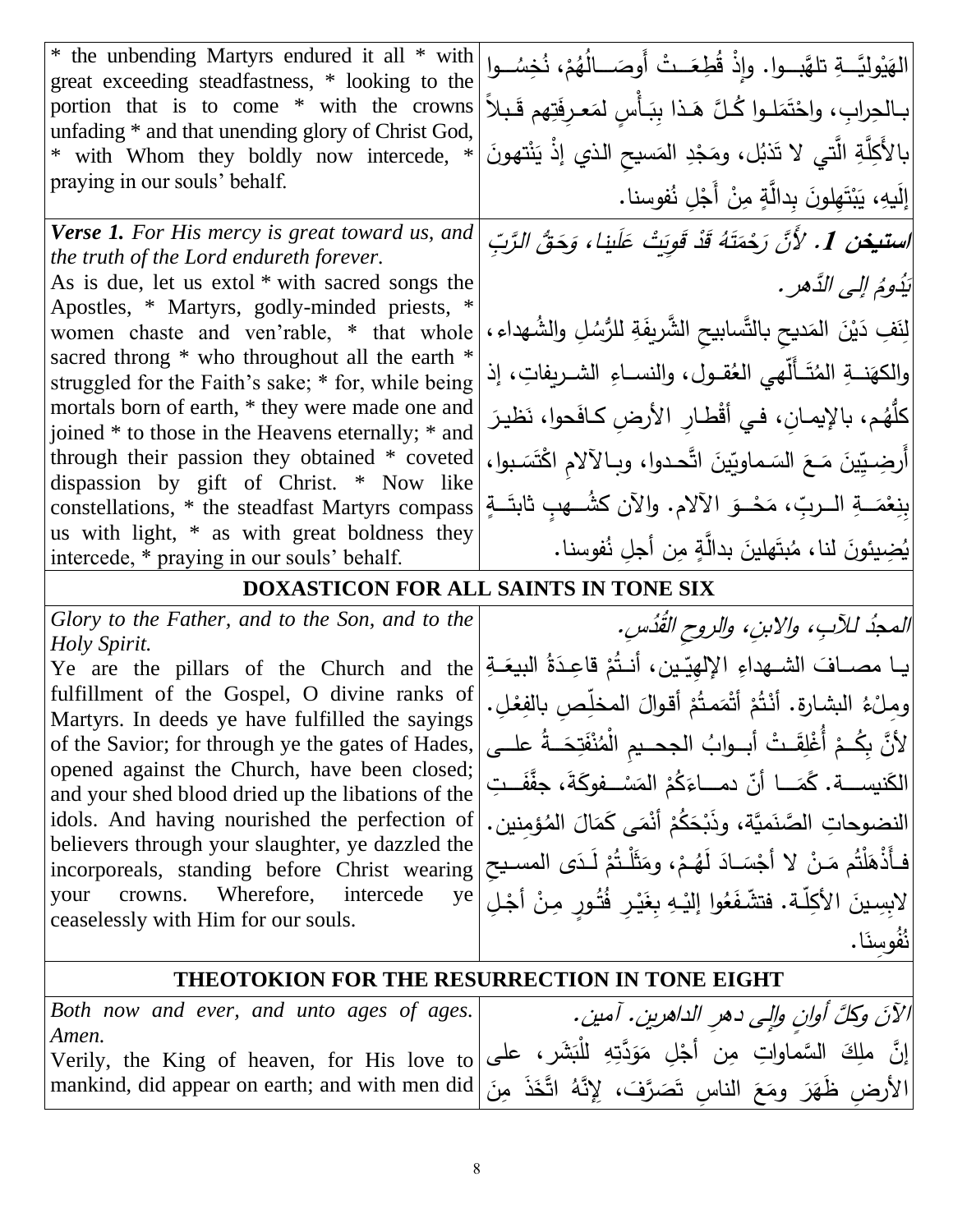العذراءِ النقيَّةِ جَسَداً، وَمِنها وَرَدَ مَعَ الجَسدِ المَأخوذِ، ا<br>ا  $\zeta$ ً<br>ً .<br>م َ َ ً<br>أ وهُوَ ابنٌ واحِدٌ مثثًى بالطَبائِعِ ولَيسَ بالأقنوم. فلِذلِكَ ٌ تام ٌ إله و ُ نا ه إله أ َّن المسيح بالحقيقةِ َ ُف كاِرِزين ِر َ نعت َ  $\epsilon$  $\ddot{\phantom{0}}$ .<br>-وإِنسانٌ تامٌ. فإليهِ تَوَسَّلِي يا أُمَّا لا عربِسَ لَهَا أنْ  $\epsilon$ َ يَرْحَمَ نُفوسَنا. He deal; for He took unto Himself a body from the pure Virgin. And from her did He issue in the adopted body, He being one Son, dual in Nature, not dual in Person. Wherefore, do we confess, preaching the truth that Christ our God is perfect God and perfect Man. Therefore, O Mother who hast no groom, beseech thou Him to have mercy upon our souls. **THE HOLY ENTRANCE** *(While the Doxasticon is chanted, the following dialogue occurs QUIETLY as the clergy make the entrance.)* ا**لشماس:** إلى الرَّبِّ نَطْلُب. يا <u>َ</u> إلى الرَّبِّ نَطْلب. يا رَبُّ ارْحَمْ. ْ َ .<br>م **Deacon:** Let us pray to the Lord. Lord, have mercy. **الكــاهن:** مَســاءً وصَــباحاً وعنـد الظَّهيـرَة، نُسَـبِّحُكَ<br>. َ َ ً<br>أ َ ونُبارِكُكَ، ونَشْكُرُكَ ونَطْلُبُ إليكَ، يا سيِّدَ الكُلِّ، الرَّبُّ<br>. .<br>-َ ني<br>أ المُحِبُّ البَشَرِ . فَقَوِّمْ صَـلاَتَنا كـالبَخورِ أَمامَكَ، ولا<br>وصاحب َ <u>آ</u> .<br>م <u>:</u> جِّنا مِنْ تُمِلْ قُلوبَنا إلى أقْوالٍ أَوْ أَفْكارٍ شِرِّيزَةٍ، بَلْ نَجِّ ֡֡<u>֡</u> َ ؛<br>' <u>ٔ</u> َ evil, but deliver us from all who seek after our إليكَ يـا |evil, but deliver us from all who seek after our<br>souls For unto Thee O Lord Lord are our َ ً<br>ب .<br>ا رَبُّ، يا رَبُّ، وعَليكَ تَوَكَّلْنا. فَلا تَخْذُلْنا يا إلهَنا. لأنَّهُ َ َ َ َ بِكَ يَليقُ كُلُّ مَجْدٍ وإِكْرامٍ وِسُجود، أَيُّها الآبُ والإِبنُ<br>. <u>ْ</u> **ٔ** ا<br>ا والرُوحُ القُدُس، الآنَ وكلَّ أوانٍ وإلى دَهْرِ الداهِرين. <u>ا</u> آمين. **Priest:** In the evening and in the morning and at noonday we praise Thee, we bless Thee, we give thanks unto Thee, and we pray unto Thee, O Master of all, Lord Who lovest mankind: Direct our prayer as incense before Thee, and incline not our hearts unto words or thoughts of souls. For unto Thee, O Lord, Lord, are our eyes, and in Thee have we hoped. Put us not to shame, O our God. For unto Thee are due all glory, honor, and worship: to the Father and to the Son and to the Holy Spirit; now and ever, and unto ages of ages. Amen. *(When the clergy reach the center of the solea, the first part of the great censing begins. After the first part of the great censing is completed, this next dialogue occurs QUIETLY.)* **الشماس:** َّدس. ق ُ الم ُخول الد ُ ِد ّ ي ْك يا س **Deacon:** Bless, master, the holy entrance. رِبا ٌ<br>ا <u>֝</u> ـ<br>-ا**لكاهن:** مُباركٌ هو دُخولُ قِدِّيسيكَ كُلَّ حينٍ، الآنَ .<br>ا َ مُباركٌ هو دُخولُ قِدِّ **Priest:** Blessed is the entrance to thy holy place, always, now and ever and unto ages of ages.

**الشماس:** آمين. .Amen **:Deacon**

**Deacon:** Wisdom! Let us attend!

### **O GLADSOME LIGHT**

وكلَّ أوانٍ، وإِلى دهرِ الداهرين.

َ

ا**لشماس:** الحِكْمَة! فلْنَستقم  $\overline{a}$ 

| الجوقة: يا نوراً بَهِيّاً لِقُدْسِ مَجْدِ الآبِ الذي لا يَموتُ، Choir:  O gladsome Light of the holy glory of                                 |  |
|-----------------------------------------------------------------------------------------------------------------------------------------------|--|
| the immortal, heavenly, holy and blessed السَّماويُّ، الْمَغْبُوطُ، يَا يَسوعُ المَسْيحُ. إِذْ قَدْ [the immortal, heavenly, holy and blessed |  |
| بَلَغنا إلى غُروبِ الشَّمْسِ ونَظرْنا نوراً مسائياً، نُسبِّحُ come to the setting of the sun, as we behold the                                |  |
| 'لآبَ والابنَ والروحَ القُدُسَ الإِلهَ. فَيا ابنَ اللهِ المُعْطَى  evening light, we hymn Thee: Father, Son, and                              |  |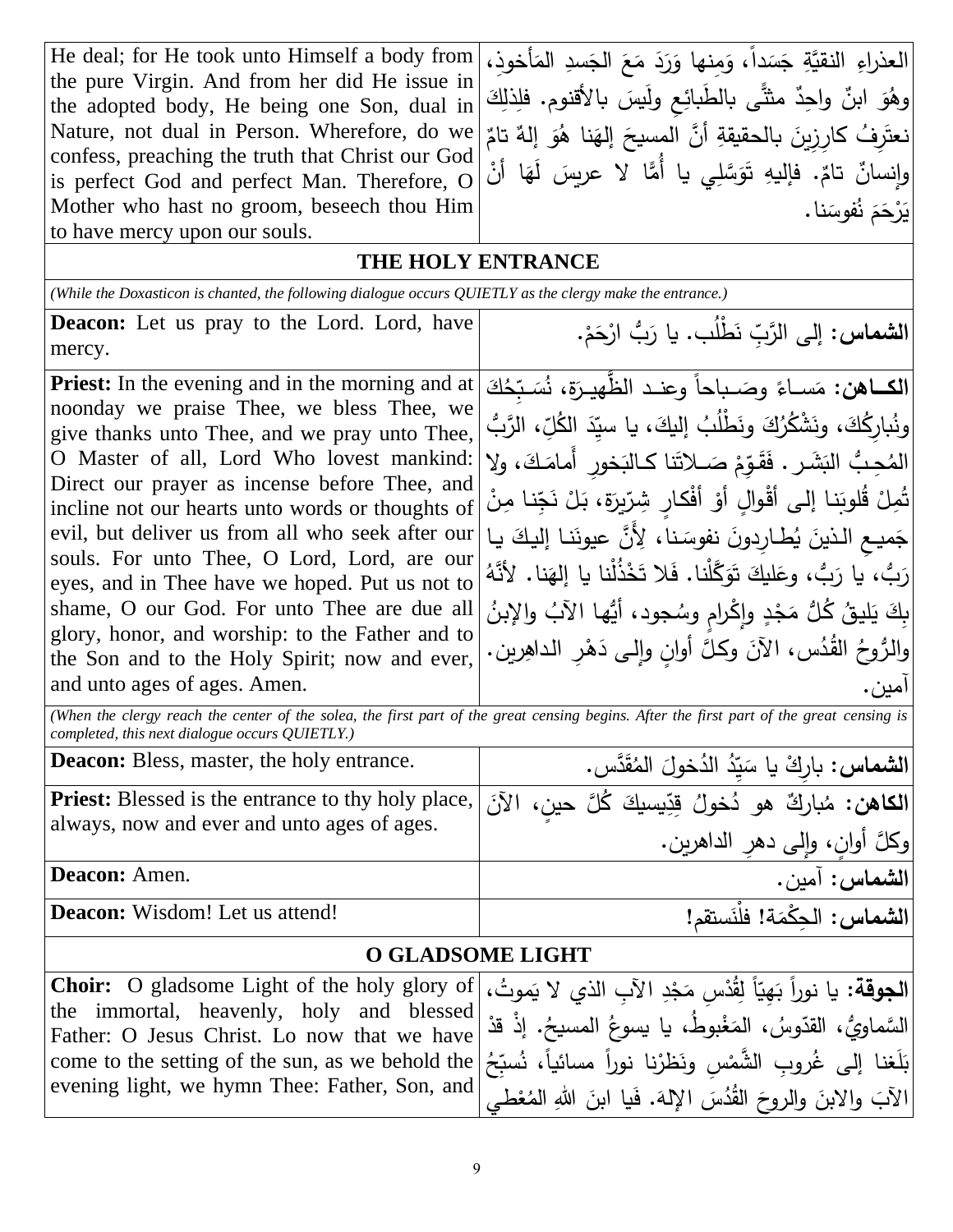| الحياة، إنَّكَ لَمُسْتَحِقٌّ في سائرَ الأوقاتِ أنْ شُبَّحَ<br>بِأَصْواتٍ بارَّةٍ، لِذلِكَ العالَمُ لَكَ يُمَجِّد.<br>Holy Spirit, God. Meet it is for Thee at all times<br>to be magnified by joyous voices, O Son of God<br>and Giver of life. Wherefore the whole world<br>doth glorify Thee.<br>SATURDAY PROKEIMENON IN TONE SIX<br><b>Deacon:</b> The evening prokeimenon.<br> الجوقة: اَلرَّبُ قَدْ مَلَكَ وَالجَلالَ لَبِسَ.<br>Choir: The Lord is King, and hath clothed<br>Himself with majesty. (ONCE)<br>ستيغن: لَسِ <i>َن الرَّبُّ القُوَّةَ وَتَمَنْطُقَ بِهَا</i> . (اللازمة)<br><b>Verse 1.</b> The Lord is robed; He is girded with<br>strength. (Refrain)<br>ِ س <b>تيخن:</b> <i>لأَنَّهُ وَطُّدَ المَسْكُونَةَ فَلَنْ تَتَزَعْزَع</i> . [اللازمة)<br><b>Verse 2.</b> For He has established the world so<br>that it shall never be moved. (Refrain)<br>THE OLD TESTAMENT READINGS<br><b>The First Reading</b><br>الشماس: حِكْمَةٌ!<br>Deacon: Wisdom!<br><b>Reader:</b> The Reading from the Prophecy of<br>القارئ: قراءةٌ أولى من نبوءَةِ أشعيا النبي.<br>Isaiah. (43:9-14)<br>الشماس: لِنُصْغ.<br><b>Deacon:</b> Let us attend!<br><b>Reader:</b> Thus saith the Lord: All nations are<br> ا <b>لقارئ:</b> هذا مـا يقولـه الرّب: «اِجْتَمِعُوا يَا كُلَّ الأُمَم<br>gathered together, and princes shall be gathered<br> مَعًا وَلْتَلْتَئِم الْقَبَائِلُ. مَنْ مِنْهُمْ يُخْبِرُ بِهِذَا وَيُعْلِمُنَـا<br>out of them; who will declare these things<br>among them? Or who will declare to you things<br>بِالأَوَّلِيَّـاتِ؟ لِيُقَدِّمُوا شُـهُودَهُمْ وَيَتَبَـرَّرُوا. أَوْ لِيَسْـمَعُوا<br>from the beginning? Let them bring forth their<br>witnesses, and be justified; and let them hear,<br>فَيَقُولُوا: صِدْقٌ. أَنْتُمْ شُهُودِي، يَقُولُ الرَّبُ، وَعَبْدِي<br>and declare the truth. Be ye My witnesses, and I<br>too am a witness, saith the Lord God, and My<br> الَّذِي اخْتَرْتُهُ، لِكَيْ تَعْرِفُوا وَتُؤْمِنُوا بِي وَتَفْهَمُوا أَنِّي أَنَا<br>servant whom I have chosen; that ye may know,<br>ٰ هُوَ. قَبْلِي لَمْ يُصَـوَّرْ ۖ إِلـهٌ وَبَعْدِي لاَ يَكُونُ. أَنَـا أَنَـا<br>and believe Me, and understand that I am.<br>Before Me there was no other God, and after<br>الرَّبُّ، وَلَيْسَ غَيْرِي مُخَلِّصٌ. أَنَا أَخْبَرْتُ وَخَلَّصْتُ<br>Me there shall be none. I am God, and beside<br>Me there is no savior. I have declared, and have<br>وَأَعْلَمْتُ وَلَـٰيسَ بَيْنَكُمْ غَرِيبٌ. وَأَنْـتُمْ شُـهُودِي، يَقُولُ<br>saved; I have reproached, and there was no<br>strange god among you. Ye are My witnesses,<br> الرَّبُّ، وَأَنَا اللهُ. أَيْضًا مِنَ الْيَوْمِ أَنَا هُوَ، وَلاَ مُنْقِذَ مِنْ<br>and I am a witness, saith the Lord God. Even<br>يَدِي. أَفْعَلُ، وَمَنْ يَرُدُّ؟». هكَذَا يَقُولُ الرَّبُّ فَادِيكُمْ<br>from the beginning I am; and there is none that<br>can deliver out of My hands. I will work, and<br>قْدُوسُ إِسْرَائِيلَ.<br>who shall turn it back? Thus saith the Lord God |  |
|-----------------------------------------------------------------------------------------------------------------------------------------------------------------------------------------------------------------------------------------------------------------------------------------------------------------------------------------------------------------------------------------------------------------------------------------------------------------------------------------------------------------------------------------------------------------------------------------------------------------------------------------------------------------------------------------------------------------------------------------------------------------------------------------------------------------------------------------------------------------------------------------------------------------------------------------------------------------------------------------------------------------------------------------------------------------------------------------------------------------------------------------------------------------------------------------------------------------------------------------------------------------------------------------------------------------------------------------------------------------------------------------------------------------------------------------------------------------------------------------------------------------------------------------------------------------------------------------------------------------------------------------------------------------------------------------------------------------------------------------------------------------------------------------------------------------------------------------------------------------------------------------------------------------------------------------------------------------------------------------------------------------------------------------------------------------------------------------------------------------------------------------------------------------------------------------------------------------------------------------------------------------------------------------------------------------------------------------------------------------------------------------------------------------------------------------------------------------------------------------------------------------------------------------------------------------------------------------------------------------------------------------------------------------------------------------------------------------------------------------------------------------------------------------------------------------------------------------------------------------------------------------------------------------------------------------------------------------------|--|
|                                                                                                                                                                                                                                                                                                                                                                                                                                                                                                                                                                                                                                                                                                                                                                                                                                                                                                                                                                                                                                                                                                                                                                                                                                                                                                                                                                                                                                                                                                                                                                                                                                                                                                                                                                                                                                                                                                                                                                                                                                                                                                                                                                                                                                                                                                                                                                                                                                                                                                                                                                                                                                                                                                                                                                                                                                                                                                                                                                       |  |
| ا <b>لشمّاس:</b> تَرْنِيمَةُ المَساء.                                                                                                                                                                                                                                                                                                                                                                                                                                                                                                                                                                                                                                                                                                                                                                                                                                                                                                                                                                                                                                                                                                                                                                                                                                                                                                                                                                                                                                                                                                                                                                                                                                                                                                                                                                                                                                                                                                                                                                                                                                                                                                                                                                                                                                                                                                                                                                                                                                                                                                                                                                                                                                                                                                                                                                                                                                                                                                                                 |  |
|                                                                                                                                                                                                                                                                                                                                                                                                                                                                                                                                                                                                                                                                                                                                                                                                                                                                                                                                                                                                                                                                                                                                                                                                                                                                                                                                                                                                                                                                                                                                                                                                                                                                                                                                                                                                                                                                                                                                                                                                                                                                                                                                                                                                                                                                                                                                                                                                                                                                                                                                                                                                                                                                                                                                                                                                                                                                                                                                                                       |  |
|                                                                                                                                                                                                                                                                                                                                                                                                                                                                                                                                                                                                                                                                                                                                                                                                                                                                                                                                                                                                                                                                                                                                                                                                                                                                                                                                                                                                                                                                                                                                                                                                                                                                                                                                                                                                                                                                                                                                                                                                                                                                                                                                                                                                                                                                                                                                                                                                                                                                                                                                                                                                                                                                                                                                                                                                                                                                                                                                                                       |  |
|                                                                                                                                                                                                                                                                                                                                                                                                                                                                                                                                                                                                                                                                                                                                                                                                                                                                                                                                                                                                                                                                                                                                                                                                                                                                                                                                                                                                                                                                                                                                                                                                                                                                                                                                                                                                                                                                                                                                                                                                                                                                                                                                                                                                                                                                                                                                                                                                                                                                                                                                                                                                                                                                                                                                                                                                                                                                                                                                                                       |  |
|                                                                                                                                                                                                                                                                                                                                                                                                                                                                                                                                                                                                                                                                                                                                                                                                                                                                                                                                                                                                                                                                                                                                                                                                                                                                                                                                                                                                                                                                                                                                                                                                                                                                                                                                                                                                                                                                                                                                                                                                                                                                                                                                                                                                                                                                                                                                                                                                                                                                                                                                                                                                                                                                                                                                                                                                                                                                                                                                                                       |  |
|                                                                                                                                                                                                                                                                                                                                                                                                                                                                                                                                                                                                                                                                                                                                                                                                                                                                                                                                                                                                                                                                                                                                                                                                                                                                                                                                                                                                                                                                                                                                                                                                                                                                                                                                                                                                                                                                                                                                                                                                                                                                                                                                                                                                                                                                                                                                                                                                                                                                                                                                                                                                                                                                                                                                                                                                                                                                                                                                                                       |  |
|                                                                                                                                                                                                                                                                                                                                                                                                                                                                                                                                                                                                                                                                                                                                                                                                                                                                                                                                                                                                                                                                                                                                                                                                                                                                                                                                                                                                                                                                                                                                                                                                                                                                                                                                                                                                                                                                                                                                                                                                                                                                                                                                                                                                                                                                                                                                                                                                                                                                                                                                                                                                                                                                                                                                                                                                                                                                                                                                                                       |  |
|                                                                                                                                                                                                                                                                                                                                                                                                                                                                                                                                                                                                                                                                                                                                                                                                                                                                                                                                                                                                                                                                                                                                                                                                                                                                                                                                                                                                                                                                                                                                                                                                                                                                                                                                                                                                                                                                                                                                                                                                                                                                                                                                                                                                                                                                                                                                                                                                                                                                                                                                                                                                                                                                                                                                                                                                                                                                                                                                                                       |  |
|                                                                                                                                                                                                                                                                                                                                                                                                                                                                                                                                                                                                                                                                                                                                                                                                                                                                                                                                                                                                                                                                                                                                                                                                                                                                                                                                                                                                                                                                                                                                                                                                                                                                                                                                                                                                                                                                                                                                                                                                                                                                                                                                                                                                                                                                                                                                                                                                                                                                                                                                                                                                                                                                                                                                                                                                                                                                                                                                                                       |  |
|                                                                                                                                                                                                                                                                                                                                                                                                                                                                                                                                                                                                                                                                                                                                                                                                                                                                                                                                                                                                                                                                                                                                                                                                                                                                                                                                                                                                                                                                                                                                                                                                                                                                                                                                                                                                                                                                                                                                                                                                                                                                                                                                                                                                                                                                                                                                                                                                                                                                                                                                                                                                                                                                                                                                                                                                                                                                                                                                                                       |  |
|                                                                                                                                                                                                                                                                                                                                                                                                                                                                                                                                                                                                                                                                                                                                                                                                                                                                                                                                                                                                                                                                                                                                                                                                                                                                                                                                                                                                                                                                                                                                                                                                                                                                                                                                                                                                                                                                                                                                                                                                                                                                                                                                                                                                                                                                                                                                                                                                                                                                                                                                                                                                                                                                                                                                                                                                                                                                                                                                                                       |  |

# **The Second Reading**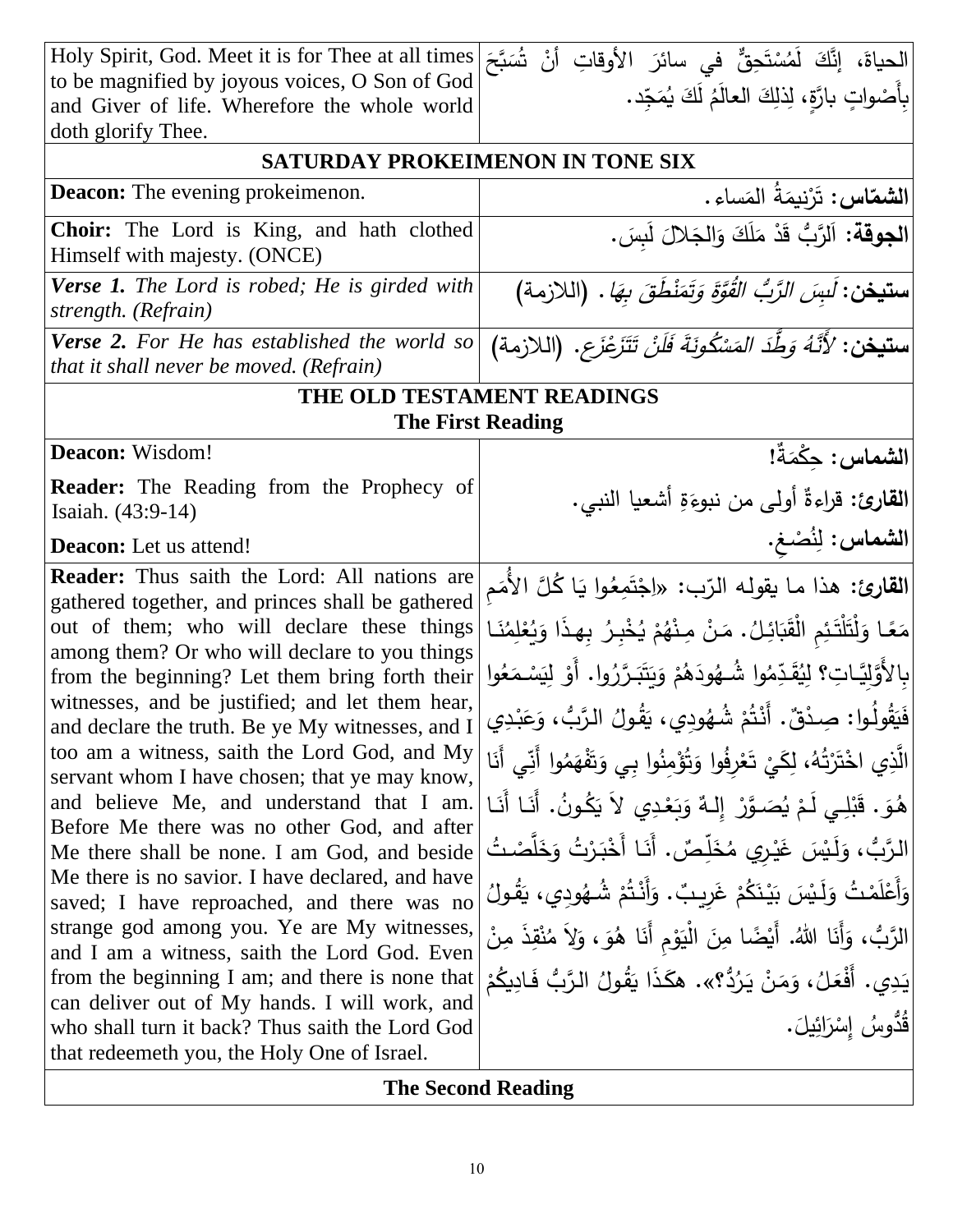| Deacon: Wisdom!                                                                                                                                                                                                                                                                                                                                                                                                                                                                                                                                                                                                                                                                                                                                                                                                                                                                  | الشماس: حِكْمَةٌ!                                                                                                                                                                                                                                                                                                                                                                                                                                                                                                                                                                                                                                                                                                                                       |
|----------------------------------------------------------------------------------------------------------------------------------------------------------------------------------------------------------------------------------------------------------------------------------------------------------------------------------------------------------------------------------------------------------------------------------------------------------------------------------------------------------------------------------------------------------------------------------------------------------------------------------------------------------------------------------------------------------------------------------------------------------------------------------------------------------------------------------------------------------------------------------|---------------------------------------------------------------------------------------------------------------------------------------------------------------------------------------------------------------------------------------------------------------------------------------------------------------------------------------------------------------------------------------------------------------------------------------------------------------------------------------------------------------------------------------------------------------------------------------------------------------------------------------------------------------------------------------------------------------------------------------------------------|
| <b>Reader:</b> The Reading from the Wisdom of<br>Solomon. $(3:1-9)$                                                                                                                                                                                                                                                                                                                                                                                                                                                                                                                                                                                                                                                                                                                                                                                                              | ا <b>لقارئ:</b> قراءةٌ ثانيةٌ من حكمةِ سليمانَ الحكيم.                                                                                                                                                                                                                                                                                                                                                                                                                                                                                                                                                                                                                                                                                                  |
| <b>Deacon:</b> Let us attend!                                                                                                                                                                                                                                                                                                                                                                                                                                                                                                                                                                                                                                                                                                                                                                                                                                                    | الشماس: لِنُصْغ.                                                                                                                                                                                                                                                                                                                                                                                                                                                                                                                                                                                                                                                                                                                                        |
| <b>Reader:</b> The souls of the righteous are in the<br>hands of God, and there shall no torment touch<br>them. In the sight of the unwise they seemed to<br>die, and their departure is taken for misery, and<br>their going from us to be utter destruction, but<br>they are in peace. For though they be punished<br>in the sight of men, yet is their hope full of<br>immortality. And having been a little chastised,<br>they shall be greatly rewarded; for God proved<br>them and found them worthy for Himself. As<br>gold in the furnace hath He tried them, and<br>received them as a burnt offering. And in the<br>time of their visitation they shall shine, and run<br>to and fro like sparks among the stubble. They<br>shall judge nations and have dominion over<br>peoples, and their Lord shall reign unto the<br>ages. They that put their trust in Him shall | القارئ: نُفُوُسِ الصِدّيقينَ بِيَدِ اللهِ فَلا يمَسُّهَا العذابِ.<br>وَفِي ظَنِّ الْجُهَّالِ أَنَّهُمْ مَاتُوا وِقَدْ حُسِبَ خُروجُهُمْ<br>شقاءً. وَذَهَابُهُمْ عَنَّا عَطَباً أَمَّا هُمْ فَفِي السَّلامِ. وَمَعَ<br>أَنَّهُمْ قَدْ عُوقِبُوا فِي عُيُـونِ النّـاسِ فَرَجـاؤهُمْ مَمْلُـوءٌ<br>خُلُوداً. وبَعْدَ تأديبِ يسير لَهُمْ ثوابٌ عظيمٌ. لأنَّ اللهَ<br>امتَحَـٰنَهُمْ فوَجَـٰدَهُمْ أَهـلاً لَـهُ. مَحَّصَــهُمْ كالـذَهَبِ فِـى<br>البودَقَةِ وَقَبِلَهُمْ كذبيحةِ مُحْرَقَةٍ. فَهُمْ فِي وقْتِ افتِقَادِهِمْ<br>يَـتَلألأونَ ويَسْـعَوْنَ سَــعْيَ الشَــرارِ بــيْنَ القَصَــبِ.<br>ويَدينونَ الأُمَمَ ويَتَسَلَّطُونَ علَى الشُعُوبِ ويَمْلِكُ ربُّهُمْ<br>إِلَى الأَبِدِ. الْمُتَوَكِّلُونَ علَيْهِ سَيَفْهَمُونَ الْحَقَّ وِالأُمَنَاءُ |
| understand the truth; and such as be faithful in<br>love shall abide with Him; for grace and mercy<br>is in His Saints, and visitation among His elect.                                                                                                                                                                                                                                                                                                                                                                                                                                                                                                                                                                                                                                                                                                                          | فِي المَحَبَّةِ سَيُلازِمُونَهُ لأَنَّ النِّعْمَةَ والْزَّحْمَةَ لِمُخْتَارِيه.                                                                                                                                                                                                                                                                                                                                                                                                                                                                                                                                                                                                                                                                         |
|                                                                                                                                                                                                                                                                                                                                                                                                                                                                                                                                                                                                                                                                                                                                                                                                                                                                                  | <b>The Third Reading</b>                                                                                                                                                                                                                                                                                                                                                                                                                                                                                                                                                                                                                                                                                                                                |
| Deacon: Wisdom!                                                                                                                                                                                                                                                                                                                                                                                                                                                                                                                                                                                                                                                                                                                                                                                                                                                                  | الشماس: حِكْمَةٌ!                                                                                                                                                                                                                                                                                                                                                                                                                                                                                                                                                                                                                                                                                                                                       |
| <b>Reader:</b> The Reading from the Wisdom of<br>Solomon. (5:15-6:3)                                                                                                                                                                                                                                                                                                                                                                                                                                                                                                                                                                                                                                                                                                                                                                                                             | القارئ: قراءةٌ ثالثةٌ من حكمةِ سليمانَ الحكيم.                                                                                                                                                                                                                                                                                                                                                                                                                                                                                                                                                                                                                                                                                                          |

**Deacon:** Let us attend!

**Reader:** The righteous live forever; and their reward is in the Lord, and the care of them is with the Most High. Therefore, shall they receive the kingdom of majesty and the crown of comeliness from the Lord's hand, for with His right hand shall He cover them, and with His arm shall He protect them. He shall take to Him His jealousy for complete armor, and make creation His weapon for the warding off of His enemies. He shall put on righteousness as a breastplate, and true judgment instead of a

ال<mark>شماس:</mark> لِنُصْغِ. ا**لقــارئ:** الصِّـدِّيقُونَ .<br>-ِّسْدِّ الصِّدِّيقُونَ يَحْيَـوْنَ إلــى الأَبَـدِ وَعِنْـدَ الـرَّبِّ يَحْيَـوْنَ إلــى الأَبَـدِ وَعِنْـدَ الـرَّبِّ  $\ddot{ }$ .<br>-<br>-َ .<br>أ <u>َ</u> <u>ٔ</u> ٔ. <u>ٔ</u> .<br>-. فلِذَلِكَ سَيَنَالُونَ َ .<br>ا َ .<br>. ثوابُهُمْ ولَهُمْ عِنَايَةٌ مِنْ لَدُنِ العَلِيِّ َ .<br>- $\ddot{ }$ اب<br>ا ْ ْ ْ مُلْكَ الكَرَامَةِ وتَأَجَ الجَمَالِ مِنْ يَدِ الرَّبِّ. لأَنَّهُ يَسْتُرُهُمْ ْ َبا .<br>-ا<br>ا ֺ֧<sup>֓</sup> ੍ ׇֺ֖֖֖֖֖ׅ֖֧ׅׅ֧ׅׅ֖֧ׅ֖֧ׅ֖֧ׅ֖֧ׅ֧֧ׅׅ֧֧֪ׅ֧ׅ֧ׅ֧֧֚֚֚֚֚֚֚֚֚֚֚֚֚֚֚֚֚֚֚֚֚֚֚֚֚֚֚֚֚֚֚֚֚֚֡֝֝֝֝֝֬֝֡֡֬֝֬<br>֧֪֪֪֪֪֪֪֪֪֪֪֪֪֪֪֪֚֜֝֞֝ َ بِيَمينِهِ وبِذِرَاعِهِ يَقِيهِمْ. يَتَسَلَّح بِغَيْرَتِهِ ويُسَلِّحُ الْخَلْقَ .<br>م .<br>و َ َبَا<br>با ْ  $\ddot{ }$  $\overline{\phantom{a}}$ َ لّ لِلاَنْتِقَامِ مِنَ الأعداءِ . يَلْبَسُ البِرَّ دِرْعًا وَحُكْمَ الْحَقِّ مُ َ  $\ddot{\phantom{0}}$ ْ ِّدُ غَضَبَهُ َ ً<br>أ خُوذَةً. ويَتَّخِذُ القَدَاسَةَ تُرْسًا لا يُقْهَرْ . وَيُحَدِّ َ َ **ٔ**  $\epsilon$ ً<br>ب .<br>-

<u>َ</u>ـٰ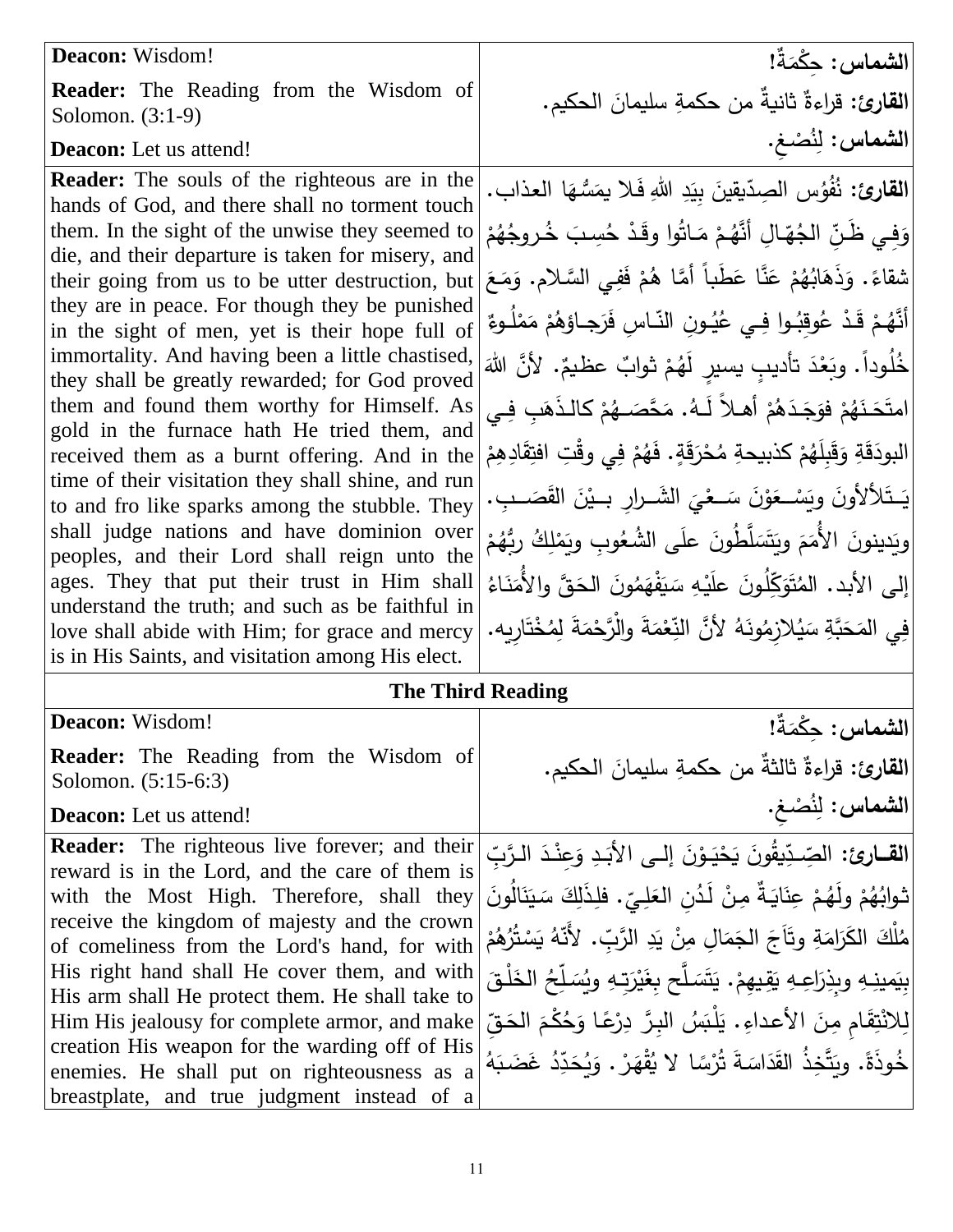helmet. He shall take holiness for an invincible shield. His severe wrath shall He sharpen for a sword, and the world shall fight with Him against the unwise. Then shall the right-aiming thunderbolts go abroad, and from the clouds, as from a well-drawn bow, shall they fly to the mark. And as from a stone-bow shall hailstones full of wrath be cast forth, and the water of the sea shall rage indignantly against them, and floods shall cruelly drown them. Yea, a mighty wind shall stand up against them, and like a storm shall blow them away; thus iniquity shall lay waste the whole earth, and ill dealing shall overthrow the thrones of the mighty. Hear, therefore, O ye kings, and understand; learn, ye that be judges of the ends of the earth. Give ear, ye that rule a multitude and vaunt yourselves in throngs of nations, for power is given you from the Lord and sovereignty from the Most High.

سَيْفًا مَاضِيًا والعَالَمُ يُحَارِبُ مَعَهُ الْجُهّالَ. فَتَنْطَلِقُ ֡<u>֚</u> <u>َ</u> َ  $\overline{a}$ َ ً<br>ً َ َ ֦֘<u>֦</u> صَــوَاعِقُ البُـرُوقِ انْطِلاقًـا لا يُخْطِــئُ. وَعَـنْ قَــوْسِ ֡<u>֚</u> ؛<br>' َ الغُيُومِ المُحْكَمَةِ التَوْتيرِ تَطِيرُ إلى الهَدَف. وَسُخْطُهُ ءِ<br>ُ  $\epsilon$ <u>بَ</u> ْ <u>ٔ</u> ْ **پ**مُ <u>ٔ</u> َ ي يط عل ِ َشاا ت ْ ءَ و<br>نسا اِر ت َ هُمْ بِبَرَدٍ ضَخْمٍ. ومِيَاهُ البِحَــ <u>َ:</u> ْ ا<br>ا ء<br>م **∶** <sub>ْ</sub> ؘ<br>ؾۯ يا ارُ تَلْتَقِي بِطُغْيَانٍ شدِيد. وَتَثُورُ علَـيْهِمْ رِيـحٌ ْ <u>ٔ</u> .<br>أ َ  $\ddot{ }$ ْ  $\triangleleft$  $\ddot{\bullet}$ والأذ شَدِيدَةٌ زَوْبَعَـةٌ تُذَرّيِهِمْ. والإِثْـمُ يُدَمِّرُ جميِـعَ الأرضِ ْ ْ .<br>-ِينَ ما ٌ .<br>بر يا َ ورُ يَقْلِبُ عُرُوشَ المُقْتَدِرينِ. الحِكْمَةُ خَ ً<br>ٌ <u>ّة</u> ُ ُجا والف القُوَّةِ والحَكِيمُ أفْضَلُ مِنَ الجَبَّارِ . وأَنْتُمْ أَيُّهَا الْمُلُوكُ َ ْ <u>ا</u> ֺ֧<sup>ׅ</sup> .<br>-ُظاوا. ِ ي األر ِض اتَّعِ اصا أق اة ُضا ا ق يا ُوا. و ل قَّ َ َع ت َ وا و ُ ع َ فاسم <u>ة</u> َ َ  $\frac{1}{2}$ َ ا<br>ا أَصا .<br>-غُوا أَيُّهَا المُتَسَلِّطُونَ عَلَى الجَمَاهِيرِ المُفْتَخِرُونَ<br>\*  $\ddot{\bf s}$ ا<br>ا َ َ لّ ـا<br>ا .<br>-مُوعِ اللأُمَمِ. فإنَّ سُلْطَانَكُمْ مِنَ الرَّبِّ وقُدْرَتَكُمْ مِنَ ْ .<br>م .<br>-ْ ُ ِبج . **∶** ِ<br>چ ل َ َع ْل ا

### **THE LITANY OF FERVENT SUPPLICATION**

| <b>Deacon:</b> Let us say with our whole soul, and<br>with our whole mind, let us say.                     | ا <b>لشماس:</b> لِنَقُلْ جميعُنا مِنُ كُلِّ نُفوسِنا ومِنْ كُلِّ<br>نِيّاتِنا لنَقُلْ.               |
|------------------------------------------------------------------------------------------------------------|------------------------------------------------------------------------------------------------------|
| <b>Choir:</b> Lord, have mercy.                                                                            | ا <b>لجوقة:</b> يا رَبُّ ارْحَم.                                                                     |
| <b>Deacon:</b> O Lord Almighty, the God of our<br>Fathers, we pray thee, hearken and have mercy.           | ا <b>لشماس:</b> أيُّها الرَّبُّ الضابطُ الكُلَّ إلهَ آبائنا، نَطْلُبُ<br> مِنْكَ فاستجِبْ وارْحَم.   |
| <b>Choir:</b> Lord, have mercy.                                                                            | الجوقة: يا رَبُّ ارْحَم.                                                                             |
| Deacon: Have mercy on us, O God, according<br>to thy great mercy, we pray thee, hearken and<br>have mercy. | ا <b>لشماس:</b> ارْحَمنا يا اللهُ كعظيم رَحْمَتِكَ، نَطْلُبُ مِنْكَ<br>فاسْتَجِبْ وارْجَم.           |
| <b>Choir:</b> Lord, have mercy. <i>(thrice)</i> (use this<br>response until noted below)                   | ا <b>لجوقة</b> : يا رَبُّ ارْحَم. (ثلاثا) (تُعادُ بعدَ كُلّ طِلْبة)                                  |
| <b>Deacon:</b> Again we pray for all pious and<br>Orthodox Christians.                                     | ا <b>لشماس:</b> وأيضاً نَطْلُبُ مِنْ أَجْلِ<br>المسحسنَ<br>الحَسَنى العبادةِ الأَرْثوذُكْسيين.       |
| <b>Deacon:</b> Again we pray for our father and<br>metropolitan, N., (and our bishop, N.).                 | ا <b>لشماس:</b> وَأَيضًا نَطْلُبُ مِنْ أَجلِ أَبينا ومثْروبوليتِنا<br>(فلان)، ورئيس كَهَنَتِنا (فلان |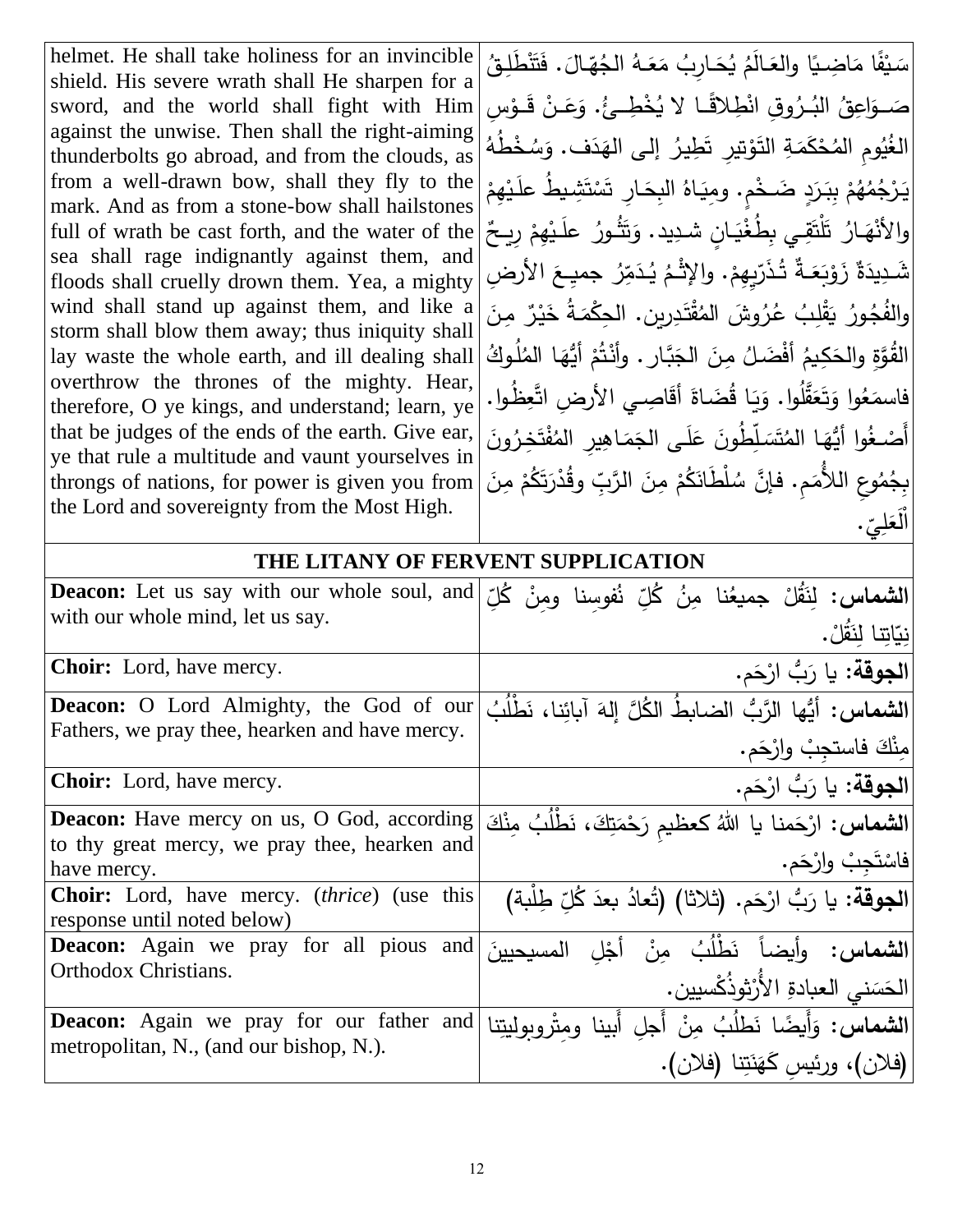| <b>Deacon:</b> Again we pray for our brethren: the<br>priests, hieromonks, deacons, hierodeacons and<br>monastics and all our brotherhood in Christ.                                                                                                                                  | <b>الشماس:</b> وَأَيْضاً نَطْلُبُ مِنْ أَجْلِ إخوتِنا الكَهَنةِ<br>والشمامِسَةِ والرُّهْبانِ والراهِباتِ، وكُلِّ إخْوَتِنا في<br>المسيح.                                                                                                                                                                |
|---------------------------------------------------------------------------------------------------------------------------------------------------------------------------------------------------------------------------------------------------------------------------------------|---------------------------------------------------------------------------------------------------------------------------------------------------------------------------------------------------------------------------------------------------------------------------------------------------------|
| <b>Deacon:</b> Again we pray for mercy, life, peace,<br>health, salvation, visitation, pardon<br>and<br>remission of sins for (the servants of God, NN.,<br>and) all Orthodox Christians of true worship,<br>who live and dwell in this community.                                    | الشماس: وَأَيضًا نَطْلُبُ مِنْ أجلِ الرَّحمةِ والحياةِ،<br>والسَّلام والعافيةِ والخلاص، لِعَبِيدِ اللهِ جميع المَسيحِيِّينَ<br>الحَسَنِي العِبادَةِ الأَرثوذُكْسِيِّين، السّاكِنِينَ والمَوجُودِينَ في<br> هذه المَدِينة (أو الدّير أو القَرية)، وَالمُجتمِعِينَ في هذه<br> الكنيسة المقدَّسة.          |
| <b>Deacon:</b> Again we pray for the blessed and<br>ever-memorable founders of this holy church<br>(and for the servants of God, NN.,) and all of<br>our fathers and brethren, the Orthodox departed<br>this life before us, who here and in all the world<br>lie asleep in the Lord. | <b>الشماس:</b> وَأَيْضاً نَطْلُبُ مِنْ أجلِ المُطْوَّبينَ الدّائمي<br>الذِّكْرِ الَّذِينَ عَمَّرُوا هذا الهَيكَلَ المُقَدَّسِ (أَو الدّيرِ أَو<br>القَرية)، وَمِنْ أجلِ جميع السّابِقِ رُقادُهُمْ مِن أبائِنا<br> وَإِخْوَتِنا الأَرْثِوذُكْسِيِّين، الْمَوضُوعِينَ هٰهُنا وَفِي كُلِّ<br> مَكان .      |
| <b>Deacon:</b> Again we pray for those who bear fruit<br>and do good works in this holy and all-<br>venerable temple, those who serve and those<br>who sing and all the people here present, who<br>await thy great and rich mercy.                                                   | ا <b>لشماس:</b> وَأَيْضاً نَطْلُبُ مِنْ أَجْلِ الذينَ يُقَدِّمونَ الأَثمارَ<br> والذينَ يصْنَعونَ الإحسانَ في هذا الـهيكلِ المُقَدَّسِ الكُلِّيّ<br>الوقارِ ، والذينَ يَتْعَبونَ ويُرَتِّلونَ فيهِ، ومِنْ أَجْلِ هذا<br>الشعْبِ الواقِفِ، المُنْتَظِرِ مِنْ لَدُنِكَ الرَّحمَةَ الغَنِيَّةَ<br>العُظمى. |
| Priest: For thou art a merciful God and lovest<br>mankind, and unto Thee we ascribe glory: to the<br>Father, and to the Son, and to the Holy Spirit;<br>now and ever, and unto ages of ages.                                                                                          | ا <b>لكاهن:</b> لأَنَّكَ إِلهٌ رَحِيمٌ وَمُحِبٌ لِلْبَشَرِ وَلَكَ نُرْسِلُ المَجْدَ<br> أَيُّها الآبُ، والإبنُ، والرُّوحُ القُدُسُ، الآنَ وكُلَّ أوانٍ، وإلى<br> دَهرِ الداهريِن.                                                                                                                       |
| Choir: Amen.                                                                                                                                                                                                                                                                          | الجوقة: آمين.                                                                                                                                                                                                                                                                                           |
|                                                                                                                                                                                                                                                                                       | <b>THE EVENING PRAYER</b>                                                                                                                                                                                                                                                                               |
| <b>People:</b> Vouchsafe, O Lord, to keep us this<br>$t \sin \theta$ lossed on Thou $\theta$ Le                                                                                                                                                                                       | <b>الشَّعب:</b> أَهِّلُنا يا رَبُّ أَنْ نُحْفَظَ في هذا المَساءِ بغَير                                                                                                                                                                                                                                  |

خطيئة. مُبارَكٌ أَنتَ يا رَبُّ، إِلَهَ أَبائنا، وَمُسَبَّحٌ the God of our fathers, and praised and glorified ً<br>ب َ ا<br>ا ີ<br>. evening without sin. Blessed art Thou, O Lord, is Thy Name forever. Amen. Let Thy mercy be upon us, O Lord, even as we have set our hope on Thee. Blessed art Thou, O Lord; teach me Thy statutes. Blessed art Thou, O Master; make me to understand Thy statutes. Blessed art Thou, O Holy One; enlighten me with Thy

َ ا<br>ا لِّلنا يا رَبُّ أَنْ نُحْفَظ في هذا المَه <u>ٔ</u> .<br>-ٔ .<br>م َ َ ُك ت م َح ب ر يا ر ُن َك ت ِ إلى األبد، آمين. ل َ ُك م اس ٌ َّجد َ م ُ م َ و .<br>م .<br>-**ٔ** علينا، كَمِثْلِ اتِّكالِنا عليك. مُبارَكٌ أنتَ يا رَبُّ علِّمني<br>. .<br>م <u>ً</u> وَصاياك. مُبارَكٌ أَنتَ يا سَيِّدُ فَهِّمْني حُقُوقَك. مُبارَكٌ ۖ<br>وَ ا<br>ا ـ<br>. أنتَ يا قُدُّوسُ أَنِرْني بِعَدْلِك. يا رَبُّ رَحْمَتُكَ إلى َ ً<br>-ْ <u>ً</u> .<br>-<u>ً</u> <u>ٰ</u>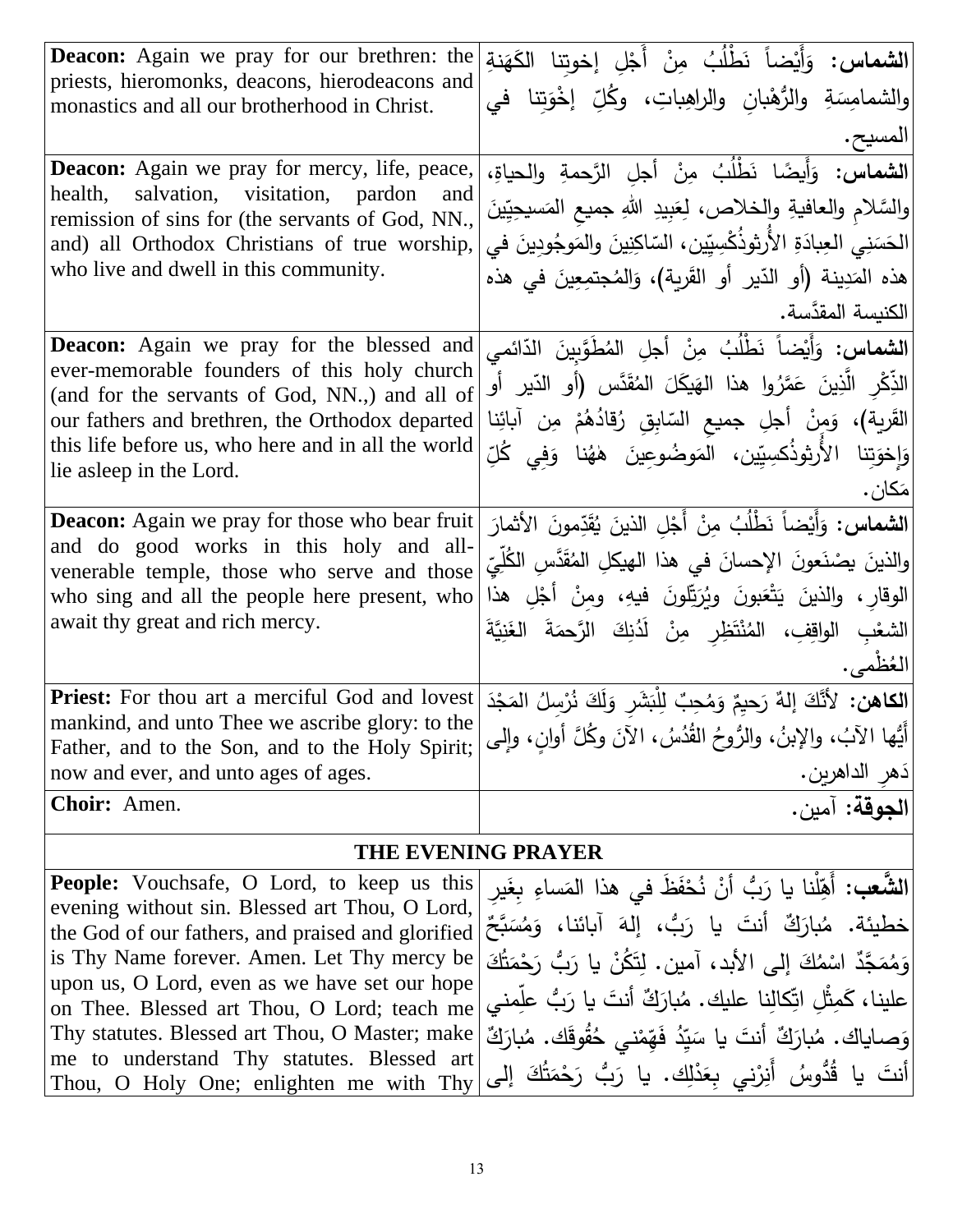| statutes. Thy mercy, O Lord, endureth forever.<br>O despise not the works of Thy hands. To Thee<br>belongeth worship, to Thee belongeth praise, to<br>Thee belongeth glory: to the Father, and to the<br>Son, and to the Holy Spirit; now and ever, and<br>unto ages of ages. Amen. | الأَبَد، وَعَنْ أَعمالِ يَدَيكَ لا تُعْرِض. لَكَ يَنبغي<br>المديح، لكَ يَليقُ النِّسبيح، لكَ يَجِبُ المَجْد، أَيُّها<br>[الآبُ والابنُ والرُّوحُ القُدُس، الآنَ وكُلَّ أَوانِ، وإلى<br>دَهر الدّاهرين. آمين.       |
|-------------------------------------------------------------------------------------------------------------------------------------------------------------------------------------------------------------------------------------------------------------------------------------|--------------------------------------------------------------------------------------------------------------------------------------------------------------------------------------------------------------------|
| THE LITANY OF SUPPLICATION                                                                                                                                                                                                                                                          |                                                                                                                                                                                                                    |
| <b>Deacon:</b> Let us complete our evening prayer<br>unto the Lord.                                                                                                                                                                                                                 | الشماس: لِنُكَمِّلْ طِلْبَتَنا المسائية لِلْرَّبِّ.                                                                                                                                                                |
| <b>Choir:</b> Lord, have mercy.                                                                                                                                                                                                                                                     | ا <b>لجوقة:</b> يا رَبُّ ارْحَم.                                                                                                                                                                                   |
| <b>Deacon:</b> Help us; save us; have mercy on us;<br>and keep us, O God, by Thy grace.                                                                                                                                                                                             | الشماس: أُعْضُدْ وخلِّصْ وارْحَمْ واحفَظْنا<br>أللهُ<br>بنِعْمَتِك.                                                                                                                                                |
| <b>Choir:</b> Lord, have mercy.                                                                                                                                                                                                                                                     | ا <b>لجوقة:</b> يا رَبُّ ارْحَم.                                                                                                                                                                                   |
| <b>Deacon:</b> That the whole evening may<br>be<br>perfect, holy, peaceful, and sinless, let us ask of<br>the Lord.                                                                                                                                                                 | الشماس: أَنْ يكونَ مَساؤُنا كلُّهُ كامِلاً مُقَدَّساً سلاميّاً<br>وبلا خَطيئةٍ، الرَّبَّ نَسأَل.                                                                                                                   |
| Choir: Grant this, O Lord. (use this response<br>until noted below)                                                                                                                                                                                                                 | الجوقة: استَجِبْ يا رَبّ. (تُعادُ بِعدَ كُلّ طِلْبة)                                                                                                                                                               |
| <b>Deacon:</b> An angel of peace, a faithful guide, a<br>guardian of our souls and bodies, let us ask of<br>the Lord.                                                                                                                                                               | <b>الشماس:</b> مَلاكَ سَلامِ مُرشِداً، أميناً، حافِظاً نُفوسَنا<br> وأجْسادَنا، الرَّبَّ نَسأَل.                                                                                                                   |
| <b>Deacon:</b> Pardon and remission of our sins and<br>transgressions, let us ask of the Lord.                                                                                                                                                                                      | الشماس: مُسامحةَ خَطايانا وغُفرانَ زَلاَّتِنا، الرَّبَّ<br>انَسأل.                                                                                                                                                 |
| souls and peace for the world, let us ask of the<br>Lord.                                                                                                                                                                                                                           | الشماس: الحَسَالحاتِ والمُوافِقاتِ لِنُفوسنا والسَّلامَ Deacon: All things good and profitable for our<br>لِلْعالَمِ، الزَّبَّ نَسأَل.                                                                             |
| <b>Deacon:</b> That we may complete the remaining<br>time of our life in peace and repentance, let us<br>ask of the Lord.                                                                                                                                                           | الشماس: أَنْ نُتَمِمَ بَقيَّةَ زمانِ حَياتِنا بِسَلامِ وتَوْبَةٍ،<br>الرَّبَّ نَسأل.                                                                                                                               |
| A Christian ending to our<br>life,<br><b>Deacon:</b><br>painless, blameless, peaceful, and a good<br>defense before the fearful judgment seat of<br>Christ, let us ask of the Lord.                                                                                                 | ا <b>لشماس:</b> أَنْ تَكونَ أُواخِرُ حَياتِنا مَسيحيَّةً، سلاميَّةً،<br>بلا حُزنِ ولا خِزْي، وجَواباً حَسَناً لَدى مِنبَرِ المَسيحِ<br> المرهوبِ، نَسْأَل.                                                         |
| <b>Deacon:</b> Calling to remembrance our all-holy,<br>immaculate, most blessed and glorious Lady,<br>the Theotokos and ever-virgin Mary, with all<br>the saints, let us commend ourselves and each                                                                                 | الشماس: بعدَ ذِكْرِنا الكلِّيَةَ القَداسَةِ، الطاهِرَةَ، الفائِقَةَ<br>الْبَرَكَاتِ، الْمَجِيدةَ، سيّدَتَنا والِدةَ الإِلهِ الدائِمَةَ البِتولِيَةِ<br>مَرْيَمَ معَ جميع القدِّيسينَ، لِنودِعْ أَنفُسَنا وبَعْضُنا |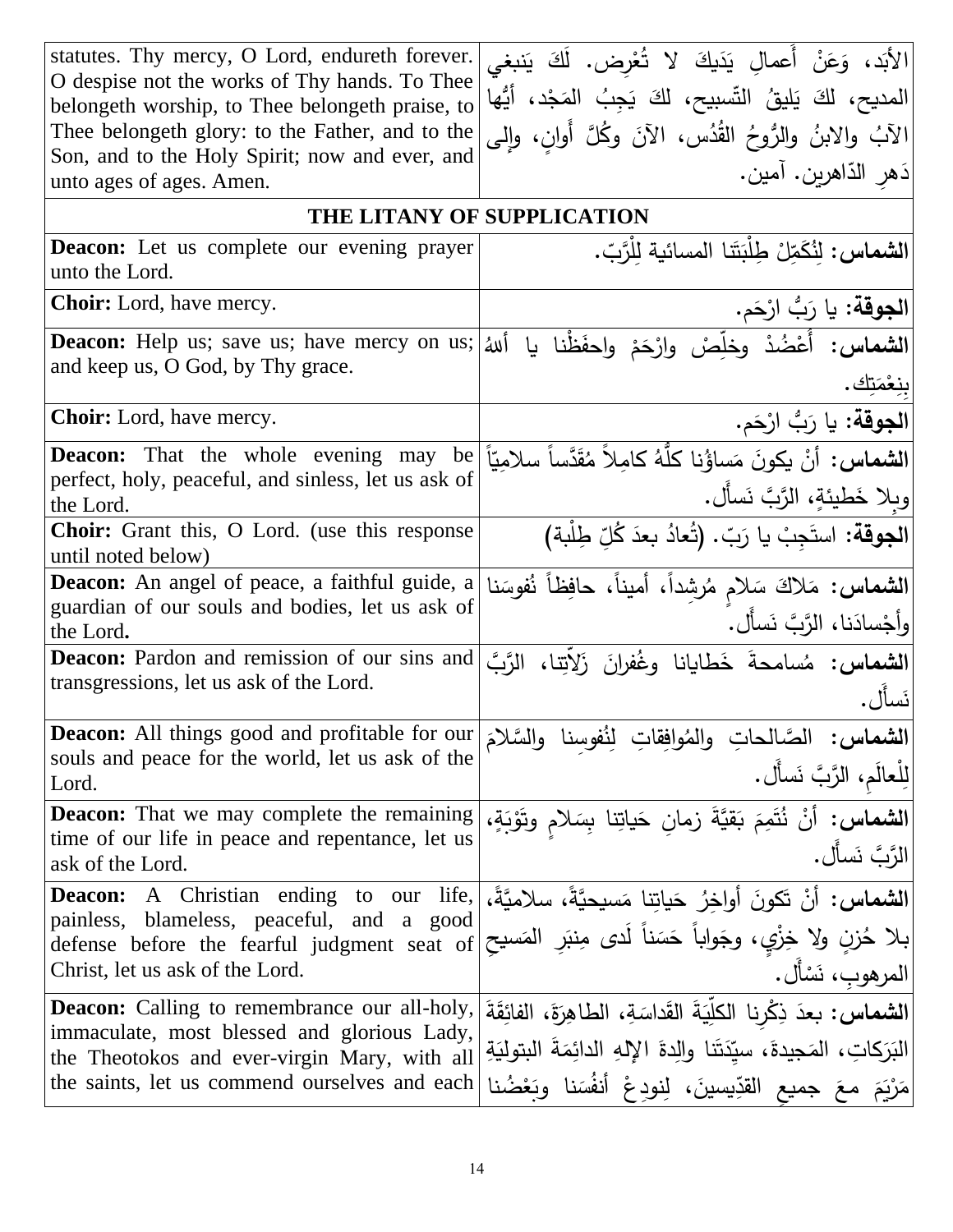| other and all our life unto Christ our God.                                                                                                                                                                                                                                                                                                                                                                                                                                                                                                                                                                               | بعضاً وَكُلَّ حياتِنا للمسيح الإِله.                                                                                                                                                                                                                                                                                                                                                                                                                                                                                                                           |
|---------------------------------------------------------------------------------------------------------------------------------------------------------------------------------------------------------------------------------------------------------------------------------------------------------------------------------------------------------------------------------------------------------------------------------------------------------------------------------------------------------------------------------------------------------------------------------------------------------------------------|----------------------------------------------------------------------------------------------------------------------------------------------------------------------------------------------------------------------------------------------------------------------------------------------------------------------------------------------------------------------------------------------------------------------------------------------------------------------------------------------------------------------------------------------------------------|
| Choir: To Thee, O Lord.                                                                                                                                                                                                                                                                                                                                                                                                                                                                                                                                                                                                   | الجوقة: لَكَ يا رَبّ.                                                                                                                                                                                                                                                                                                                                                                                                                                                                                                                                          |
| <b>Priest:</b> For thou art a good God and lovest<br>mankind, and unto thee we ascribe glory, to the<br>Father and to the Son and to the Holy Spirit,<br>now and ever, and unto ages of ages.                                                                                                                                                                                                                                                                                                                                                                                                                             | الكاهن: لأَنَّكَ إِلهٌ صالِحٌ ومحبٌّ لِلْبَشَرِ، ولِكَ نُرْسِلُ<br>المعجْدَ، أيها الآبُ والابنُ والروحُ القدُسُ، الآنَ وكلَّ<br>أوانِ، وإلى دهرِ الدَّاهِرينِ.                                                                                                                                                                                                                                                                                                                                                                                                 |
| Choir: Amen.                                                                                                                                                                                                                                                                                                                                                                                                                                                                                                                                                                                                              | ا <b>لجوق</b> : آمين.                                                                                                                                                                                                                                                                                                                                                                                                                                                                                                                                          |
| <b>THE PEACE</b>                                                                                                                                                                                                                                                                                                                                                                                                                                                                                                                                                                                                          |                                                                                                                                                                                                                                                                                                                                                                                                                                                                                                                                                                |
| <b>Priest:</b> Peace be to all.                                                                                                                                                                                                                                                                                                                                                                                                                                                                                                                                                                                           | الكاهن: السَّلامُ لِجميعِكُم.                                                                                                                                                                                                                                                                                                                                                                                                                                                                                                                                  |
| <b>Choir:</b> And to thy spirit.                                                                                                                                                                                                                                                                                                                                                                                                                                                                                                                                                                                          | ا <b>لجوقة</b> : ولروجِكَ أيضاً                                                                                                                                                                                                                                                                                                                                                                                                                                                                                                                                |
| <b>Deacon:</b> Let us bow our heads unto the Lord.                                                                                                                                                                                                                                                                                                                                                                                                                                                                                                                                                                        | الشماس: لذَحْنِ رؤوسَنا للرَّبِ.                                                                                                                                                                                                                                                                                                                                                                                                                                                                                                                               |
| Choir: To Thee, O Lord.                                                                                                                                                                                                                                                                                                                                                                                                                                                                                                                                                                                                   | الجوقة: لَكَ يا رَبّ.                                                                                                                                                                                                                                                                                                                                                                                                                                                                                                                                          |
| <b>Priest:</b> O Lord our God, who didst bow the<br>heavens and come down for the salvation of<br>mankind: Look upon thy servants and thine<br>inheritance; for unto thee, the fearful Judge who<br>yet lovest mankind, have thy servants bowed<br>their heads and submissively inclined their<br>necks, awaiting not help from men but<br>entreating thy mercy and looking confidently<br>for thy salvation. Guard them at all times, both<br>during this present evening and in the<br>approaching night, from every foe, from all<br>adverse powers of the devil and from vain<br>thoughts and from evil imaginations. | <b>الكاهن:</b> أيُّها الرَّبُّ إلهُنا، يا مَنْ طَأَطَأَ السَّماواتِ<br> ونزَلَ لِخَلاص جِنْس البَشَرِ ، أَنظُرْ ۖ إِلَى عبيدِكَ وإِلَى<br>ميراثِك، فإنَّ عبيدَكَ قد حَنَوا رُؤُوسَهُمْ وأَخْضَعُوا<br> أَعْناقَهم لكَ، أَيُّها القاضـى المَهيبُ المُحِبُّ البَشَرِ،<br>عْيرَ مُنتظِرِينَ المَعونَةَ مِنَ البَشَرِ، بَلْ مُنْتَظِرِينَ<br> رَحْمَتَكَ ومُتَوَقِّعينَ خَلاصَكَ. فاحْفَظْهُمْ في كُلِّ حين،<br>[وفي هذا المَساءِ الحاضِرِ، والليلِ المُقْبِلِ، مَصونينَ<br>ٰمِنْ كُلِّ فِعْلٍ مُضادٍّ شَيطانِيِّ، ومِنَ الأفكار الباطِلَةِ<br> والهواجس الشرّبرة. |
| Blessed and glorified be the might of thy<br>kingdom of the Father and of the Son and of the<br>Holy Spirit, now and ever, and unto ages of<br>ages.                                                                                                                                                                                                                                                                                                                                                                                                                                                                      | لِيكُن عِزٌّ مُلكِكَ مُبارَكاً وممجَّداً، أَيُّها الآبُ والابنُ<br>والروحُ القدُسُ، الآنَ وكلَّ أوانٍ، وإلى دهرِ الدَّاهِرينِ.                                                                                                                                                                                                                                                                                                                                                                                                                                 |
| <b>Choir:</b> Amen.                                                                                                                                                                                                                                                                                                                                                                                                                                                                                                                                                                                                       | الجوقة: آمين.                                                                                                                                                                                                                                                                                                                                                                                                                                                                                                                                                  |
| If your parish will offer "The Service of the Litia and Artoklasia", it is performed here.                                                                                                                                                                                                                                                                                                                                                                                                                                                                                                                                |                                                                                                                                                                                                                                                                                                                                                                                                                                                                                                                                                                |
| THE APOSTICHA FOR THE RESURRECTION IN TONE EIGHT                                                                                                                                                                                                                                                                                                                                                                                                                                                                                                                                                                          |                                                                                                                                                                                                                                                                                                                                                                                                                                                                                                                                                                |
| Thou didst ascend the Cross, O Jesus, Who<br>didst descend from heaven. Thou didst come to<br>death, O Life that dieth not, and to those who                                                                                                                                                                                                                                                                                                                                                                                                                                                                              | لقذ صَعِدتَ على الصَّليبِ يا يَسوعُ الذي نَزَلَ مِنَ<br> السَّماءِ، وأَتَيْتَ إلى الموتِ، يا أَيُّهَا الحَياةُ الذي لا                                                                                                                                                                                                                                                                                                                                                                                                                                         |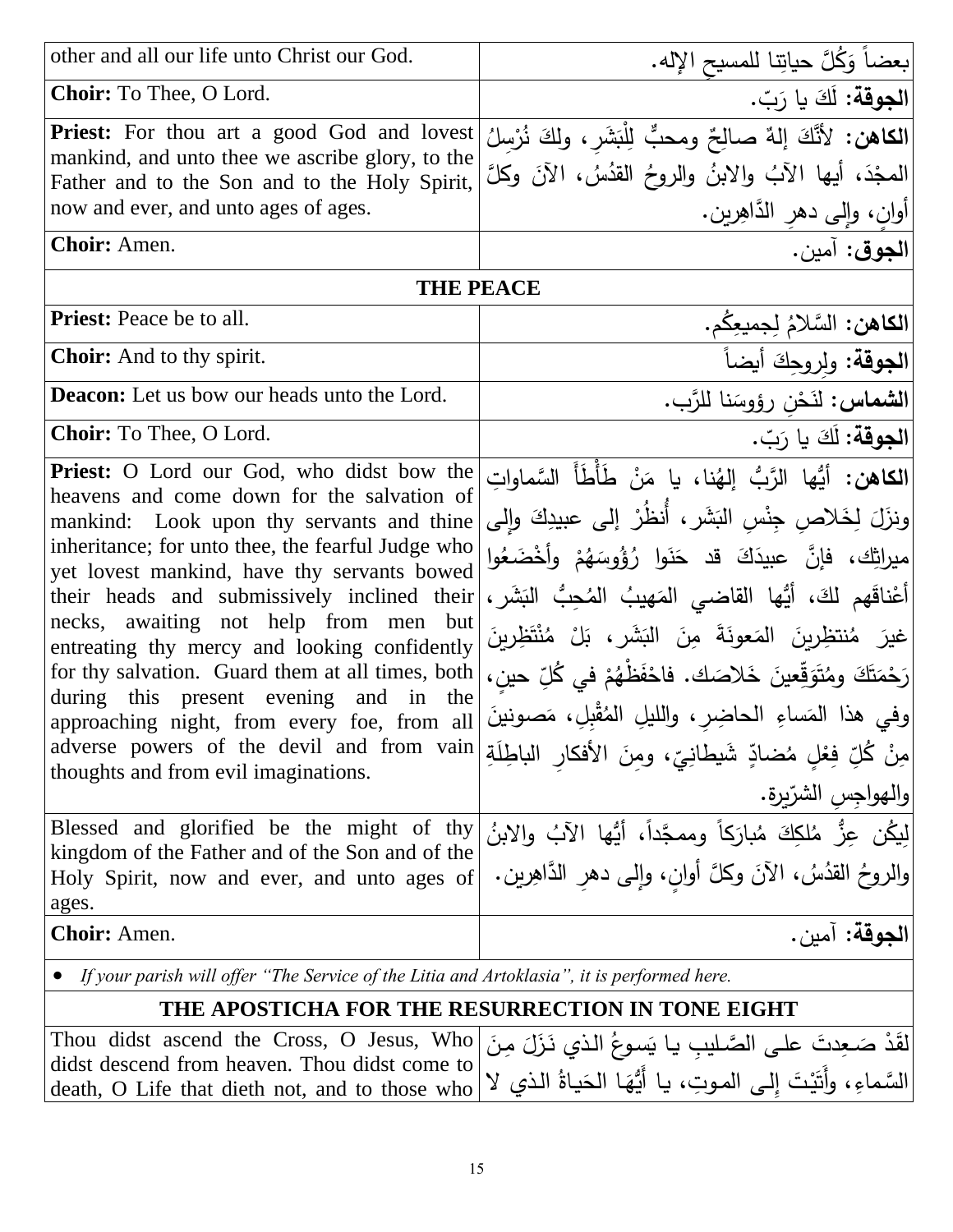| are in darkness, O true Light, and to the fallen,<br>O Resurrection of all. Wherefore, O our Light | يَموتُ، وإِلـى المَوجُودينَ فـي الظّـلام، يـا أَيُّهَـا النُّـورُ                     |
|----------------------------------------------------------------------------------------------------|---------------------------------------------------------------------------------------|
| and Savior, glory to Thee.                                                                         | الْحَقيقِيُّ، وإِلى السَّاقِطينَ، يا قِيامَةَ الْكُلِّ. فَيَا مُنِيرَنَا              |
|                                                                                                    | ومُخَلِّصَنَا، المجدُ لَكَ.                                                           |
| <b>Verse 1.</b> The Lord is King, and hath clothed                                                 | اسـتيخن 1: الـرَبُّ قَـدْ مَلَكَ، والجمـالَ لَـبسْ. لَـبسَ                            |
| Himself with majesty. The Lord is robed; He is<br>girded with strength.                            | الرَبُّ القوَّةَ وَتَمَنْظَقَ بِها.                                                   |
| Let us glorify Christ risen from the dead; for He                                                  | لِنُمَجِّدِ المَسيحَ النَّاهِضَ مِنْ بَيْنِ الأَمواتِ، لأَنَّهُ اتَّخَذَ              |
| did take unto Himself a soul and a body; and He                                                    | نَفْساً وجَسَداً، فَفَصَلَ أَحَدَهُما عَنِ الآخَرِ بِالآلامِ، لمَّا                   |
| separated one from the other in the Passion,<br>when His pure soul went down to Hades which        | انْحَدَرَتْ نَفْسُهُ الطَّـاهِرَةُ إِلـى الجَحـيم الَّتـي سَـباها،                    |
| He led captive; and the holy body saw no                                                           |                                                                                       |
| corruption in the grave, the body of the                                                           | والجسدُ المُقدَّسُ لَمْ يَرَ في القَبرِ فَسَاداً، الذي هُوَ                           |
| Redeemer, Savior of our souls.                                                                     | جَسَدُ الفَادي والمُنقِذِ نُفُوسَنا.                                                  |
| <b>Verse 2.</b> For He has established the world so<br>that it shall never be moved.               | <i>استيخن 2: لأنّهُ ثَبَّتَ المسْكونَةَ فلَنْ</i> تَتَزَعْزَع.                        |
| With psalms and with songs of praise, O Christ,                                                    | أَيُّها المَسيحُ إنَّنا بـالمزَامِيرِ والنَّسَابيح نُمَّجِد قِيَامَتَكَ               |
| do we glorify Thy Resurrection from the dead,<br>by which Thou didst deliver us from the           | ٰ مِنْ بَيْنِ الأَمْوَاتِ، الّتي بِهَا أَعْتَقْتَنَا مِنْ تَمَرُّدِ الْجَحيمِ.        |
| rebellion of Hades. And since Thou art God,                                                        | وبِصَـا أَنَّـكَ إِلَــهٌ، مَنَحْتَنَــا الحيــاةَ الأَبَديَّــةَ والرَّحْمَــةَ      |
| Thou didst grant us eternal life and the Great                                                     | العُظْمَى.                                                                            |
| Mercy.<br>Verse 3. Holiness befits Thy house, O Lord,                                              |                                                                                       |
| forevermore.                                                                                       | ا <b>ستيخن 3:</b> لِبَيْتِكَ بِنِبَغِي التَّقْدِيِسُ يا رَبُّ إلى الأبد.              |
| O Lord of all, O incomprehensible One; O                                                           | يا سَيَّدَ الكُلِّ يَا مَنْ لا يُدْرَكُ، يا صَـانِعَ السَّـمَاءِ                      |
| Maker of heaven and earth, when Thou didst<br>suffer in Thy Passion on the Cross, Thou didst       | والأُرض، لَمَّا تأَلَّمْتَ عَلَى الصَّلِيبِ أَفَضْتَ لـى عَدَمَ                       |
| pour out for me passionlessness; and when                                                          | الآلام، ولمَّا قَبِلتَ دَفْناً ونَهَضْتَ بِمَجْدٍ، أَنْهَضْتَ آدَمَ                   |
| Thou didst submit to burial and didst rise in<br>glory, Thou didst raise Adam with Thee by a       | مَعَـكَ بِيَـدٍ عَزِيـزَةٍ كُلِّيَّـةِ الاقْتِـدَارِ . فالمجـدُ لِقِيَامَتِـكَ        |
| mighty hand. Wherefore, glory to Thy third-day                                                     | الثُلاثيَّةِ الأَيَّامِ، الَّتي بِهَا مَنَحْتَنَا الْحَيَاةَ الأَبَدِيَّةَ وغُفْرَانَ |
| Resurrection by which Thou didst grant us                                                          | الْخَطَايَا، بِمَا أَنَّكَ مُتَحَنِّنٌ وَحْدَكَ.                                      |
| eternal life and forgiveness of sins; for Thou<br>alone art compassionate.                         |                                                                                       |
|                                                                                                    | DOXASTICON FOR ALL SAINTS IN TONE SIX                                                 |
| Glory to the Father, and to the Son, and to the                                                    | المحدُ للآبِ، والابنِ، والروحِ القدسِ.                                                |
| <i>Holy Spirit.</i>                                                                                | هلَّمَّوا أيُّها المؤمنونَ لنُقمْ صفّاً، مُعَيّدينَ اليومَ بِحُسْنِ                   |
| Come, ye believers, let us today stand in rank<br>and celebrate with true worship; let us exalt    | عبـادةٍ، ومكـرّمينَ بالتماجيـدِ تَـذْكارَ جميـع القدّيسـينَ                           |
| with glorifications the memorial of all-honored,                                                   |                                                                                       |
| all-revered saints, shouting, Rejoice, O glorious                                                  | الْكُلِّيِّ شَرَفُهُمْ واحْتِرامُهُمْ هاتفين: إفْرَحوا أَيُّها الرسلُ                 |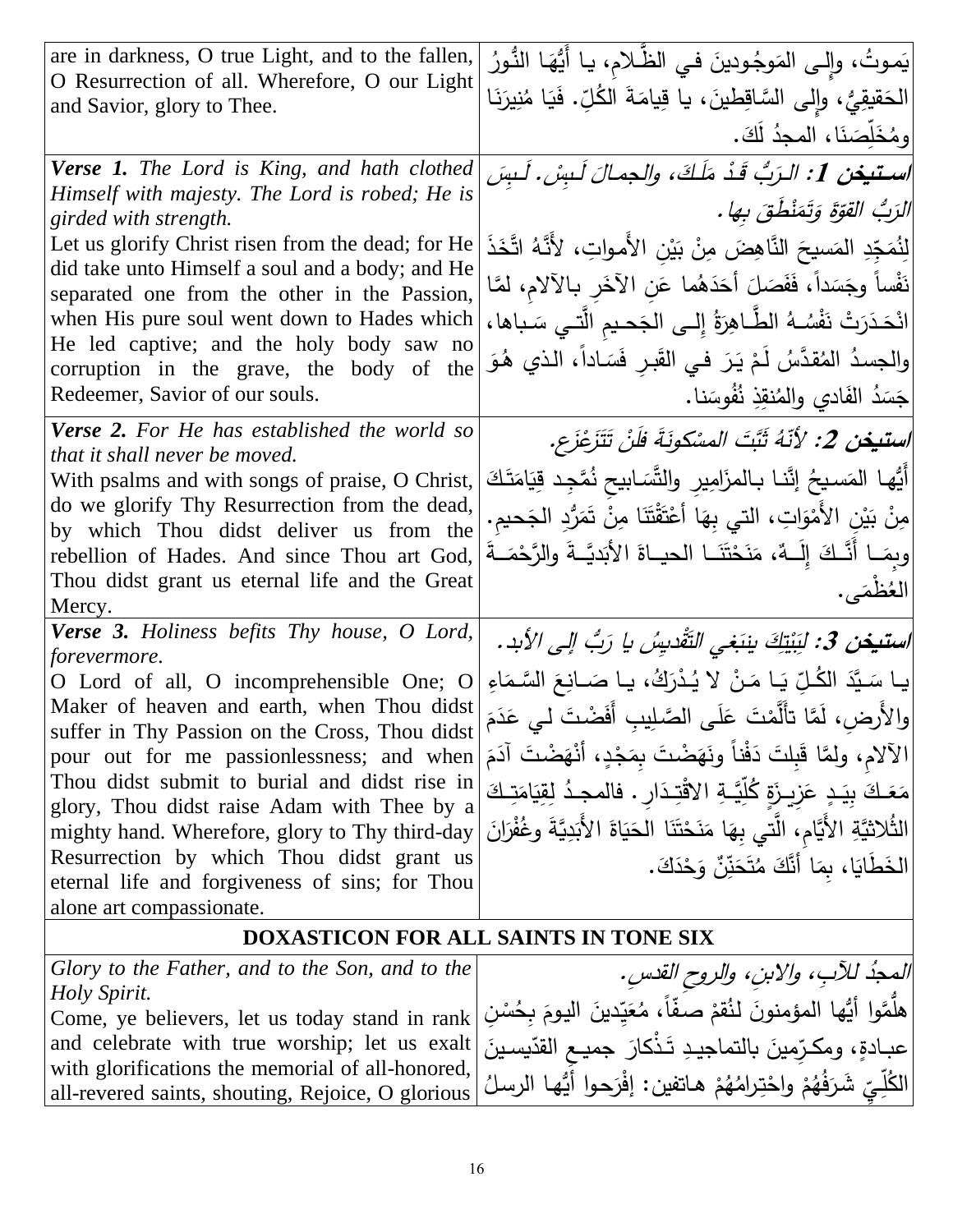| Apostles, Prophets, Martyrs and Bishops!<br>Rejoice, O company of the righteous and just! | المجيـدونَ، والأنبيــاءُ، والشــهداءُ، ورؤســاءُ الكهنــة.                              |
|-------------------------------------------------------------------------------------------|-----------------------------------------------------------------------------------------|
| Rejoice, O rank of honored women! Supplicate                                              | إفْرَحوا يا جميعَ الأبرار والصدّيقين، ويا سائرَ النِسْوَةِ                              |
| ye Christ to grant the king victory over the                                              | المُكَرَّماتِ افْرَحْنَ. وتوسَّلوا جميعـاً إلـى المَسيح أنْ                             |
| Barbarians, and our souls the Great Mercy.                                                | يمنَحَ المَلِكَ النصرَ على الأعْداءِ، ولنفوسنا الرحمةَ                                  |
|                                                                                           | العُظْمَے .                                                                             |
| <b>THEOTOKION FOR THE RESURRECTION IN TONE SIX</b>                                        |                                                                                         |
| Both now and ever, and unto ages of ages.                                                 | الآنَ وكلَّ أوانِ والِي دهرِ الداهرينِ. آمين.                                           |
| Amen.                                                                                     |                                                                                         |
| O most pure one, when Christ the Lord, my                                                 | أَيَّتُهَــا الكلّيَّــةُ النقــاوة، إنَّ المســيحَ الــربَّ مُبْــدِعي                 |
| Creator and Savior, came forth from thy womb,                                             | ومُنْقِذِي، لمّا وافي مِنْ حَشَاكِ لابساً إِيّايَ، أَعْتَقَ آدَمَ                       |
| putting me on, He did free Adam from the<br>ancient curse. Wherefore, O most pure one,    | مِنَ اللغْنَةِ القديمة. لِذلِكَ يا كُلِيَّةَ الطَّهارةِ، بما أَنَّكِ أَمٌّ              |
| since thou art the Theotokos and a Virgin in                                              | للإلهِ وبَتولٌ بالحقيقةِ، نَهْتِفُ إليْكِ بغيرِ فُتورِ بِسلام                           |
| truth, we shout to thee untiringly with the                                               |                                                                                         |
| angels, saying: Rejoice, Lady, O thou who art                                             | الملاكِ قائلين: إفرَحي أيّتُها السيّدةُ، يا نُصْرَةَ، وستْرَ ،                          |
| the helper, the cover, and the salvation of our                                           | وخلاصَ نفوسنا.                                                                          |
| souls.                                                                                    |                                                                                         |
|                                                                                           | THE HYMN OF ST. SIMEON THE GOD-RECEIVER                                                 |
| Lord, now lettest thou Thy servant depart in                                              | الآنَ أَطْلِقْ عَبْدَكَ أَيُّها السَّيّدُ على حَسَبٍ قَوْلِكَ                           |
| peace, according to Thy word; for mine eyes<br>have seen Thy salvation, which Thou hast   | بِسَلام، لأَنَّ عَيْنَيَّ قَدْ أَبْصَرَتا خَلاصَك الذي أَعْدَدْتَهُ                     |
| prepared before the face of all people, a light to                                        | إَمامَ كُلِّ الشُّعوبِ، نوراً لاسْتِعْلانِ الأُمَم، ومَجْداً                            |
| lighten the Gentiles and the glory of Thy people                                          |                                                                                         |
| Israel.                                                                                   | لشَّعْبِكَ إِسْرائيل.                                                                   |
|                                                                                           | THE TRISAGION PRAYERS                                                                   |
| <b>People:</b>                                                                            | الشعب: قُدُّوسٌ اللَّهُ، قُدُّوسٌ القَوِيّ، قُدُّوسٌ الذي Holy God, Holy Mighty, Holy V |
| Immortal: Have mercy on us. (thrice)                                                      | يَموتُ، ارجَمْنا. (ثلاثاً)                                                              |
| Glory to the Father, and to the Son, and to the                                           | المَجدُ للآبِ والابنِ والروحِ القُدُسِ، الآنَ وكلَّ أوانٍ                               |
| Holy Spirit; both now and ever, and unto ages                                             | والِمى دَهْرِ الداهريِنَ. آمين.                                                         |
| of ages. Amen.                                                                            |                                                                                         |
| All Holy Trinity, have mercy on us. Lord,<br>cleanse us from our sins. Master, pardon our | إِلَيْها الثالوثُ القدوسُ، ارحمْنا. يا ربُّ اغْفُرْ خَطايانا.                           |
| iniquities. Holy One, visit and heal our                                                  | يا سيِّد تَجاوزْ عَنْ سَيِّئاتِنا. يا قُدّوسُ اطّْلِعْ واشْفِ                           |
| infirmities, for Thy Name's sake.                                                         |                                                                                         |
| Lord, have mercy. <i>(thrice)</i>                                                         | أمْراضَنا، مِنْ أَجْلِ اسْمِكَ.<br>يا ربُّ ارْحَم. (ثلاثاً)                             |
|                                                                                           |                                                                                         |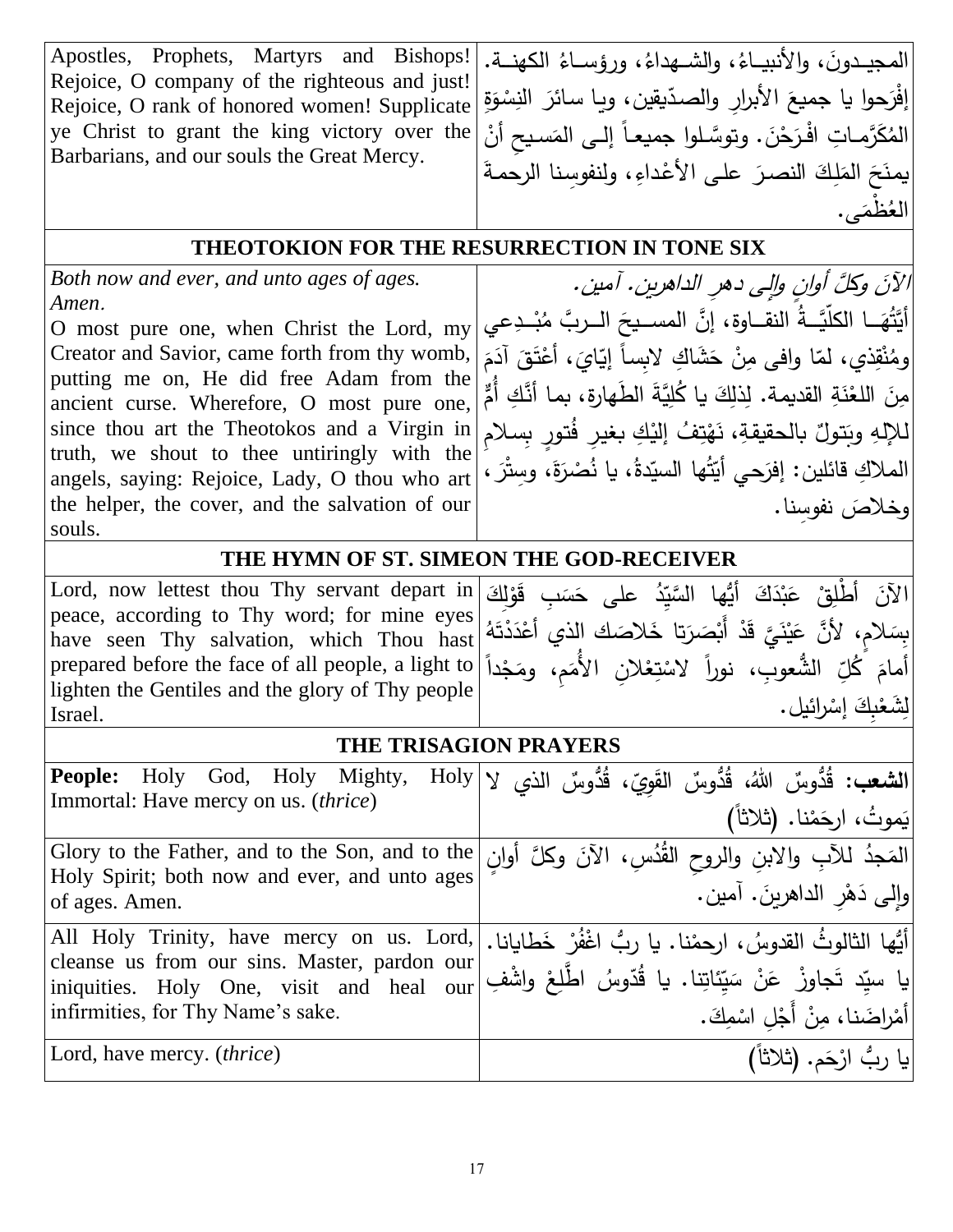| Glory to the Father, and to the Son, and to the<br>Holy Spirit; both now and ever, and unto ages             | المَجدُ لـلآبِ والابنِ والروح القُدُسِ، الآنَ وكلَّ أولَن                                                                |
|--------------------------------------------------------------------------------------------------------------|--------------------------------------------------------------------------------------------------------------------------|
| of ages. Amen.                                                                                               | وإلى دهر الداهرينَ. آمين.                                                                                                |
| Our Father, Who art in heaven, hallowed be Thy                                                               | أبانــا الــذي فــى السَّــماواتِ، لِيتقـدَّسِ اســمُكَ، ليــأتِ                                                         |
| Name. Thy kingdom come; Thy will be done on<br>earth as it is in heaven. Give us this day our                | مَلَكوتُك، لِتَكُنْ مشيئَتُكَ كَمَـا فـى السَّماءِ كذلِكَ علـى                                                           |
| daily bread; and forgive us our trespasses, as we                                                            | الأرض، خُبْزَنا الجَوْهَريّ أَعْطِنَا اليومَ، واتْرُكْ لَنَا ما                                                          |
| forgive those who trespass against us, and lead                                                              | علَيْنا، كما نَترُكُ نَحْنُ لِمَنْ لَنا عَلَيْهِ، ولا تُدْخِلْنَا في                                                     |
| us not into temptation, but deliver us from evil.                                                            |                                                                                                                          |
|                                                                                                              | تَجْرِبِةٍ، لكن نَجِّنَا مِنَ الشريرِ .                                                                                  |
| <b>Priest:</b> For thine is the kingdom, and the power,<br>and the glory, of the Father, and of the Son, and | ا <b>لكاهن:</b> لأنَّ لَكَ المُلْكَ، والقُوَّةَ، والمَجْدَ، أيُّها الآبُ                                                 |
| of the Holy Spirit, now and ever and unto ages                                                               | والإبنُ والروحُ القُدُسُ، الآنَ وكلَّ أوانِ وإلى دهرِ                                                                    |
| of ages.                                                                                                     | الداهرين.                                                                                                                |
| Choir: Amen.                                                                                                 | الجوقة: آمين.                                                                                                            |
| RESURRECTIONAL APOLYTIKION IN TONE EIGHT                                                                     |                                                                                                                          |
| From the heights Thou didst descend, O                                                                       | انْحَدَرْتَ مِنَ العُلوِّ يا مُتَحَنِّن، وقَبِلْتَ الدَّفْنَ ذا الثَّلاثَةِ                                              |
| compassionate One, and Thou didst submit to<br>the three-day burial, that Thou might deliver us              | الأيام، لِكَيْ تُعْتِقَنا مِنَ الآلام، فَيا حَياتَنا وقِيامَتَنَا، يا                                                    |
| from passion; Thou art our life and our                                                                      | رَبُّ المَجْدُ لَك.                                                                                                      |
| Resurrection, O Lord, glory to Thee.                                                                         |                                                                                                                          |
|                                                                                                              | APOLYTIKION OF ALL SAINTS IN TONE FOUR                                                                                   |
| Glory to the Father, and to the Son, and to the                                                              | المَحِدُ للآبِ والابنِ والروح القدسِ.                                                                                    |
| Holy Spirit.                                                                                                 | أَيُّهم العَسـيحُ الإلــهُ، إنَّ كَنيسَـتَكَ مُتَسَـرْبِلَةٌ بِــدِماءِ   Thy Church, O Christ God, hath regaled herself |
| in the blood of Thy Martyrs throughout the                                                                   | شُـهَدائِكَ الـذينَ فـي العـالَم كَبِرْفيـرَةٍ وأَرْجُـوانِ، وبِهِـمْ                                                    |
| entire world, as in porphyry and purple.<br>Through them she lifteth her voice crying: Turn                  |                                                                                                                          |
| with Thy compassion toward Thy people, and                                                                   | تُناديكَ قائِلَـةً: وَجِّـهْ رَأَفتَـكَ لِشَـعْبِكَ، وامْـنَحِ السَّـلامَ                                                |
| grant peace to Thy city, and to our souls the                                                                | لِعَبِيدِكَ، وَهَبْ لِنُفوسِنا الرَّحْمَةَ العُظْمى.                                                                     |
| Great Mercy.                                                                                                 |                                                                                                                          |
| RESURRECTIONAL THEOTOKION IN TONE FOUR                                                                       |                                                                                                                          |
| Both now and ever, and unto ages of ages.                                                                    | الآنَ وكلَّ أوانٍ وإلى دهرِ الداهرينَ. آمين.                                                                             |
| Amen.<br>The Mystery which was hidden from everlasting                                                       | إِنَّ السِـرَّ الخَفِـيَّ مُنْـذُ الـدُهورِ ، غَيْـرَ المَعْلـومِ عِنْـدَ                                                |
| and was unknown of the angels, O Theotokos,                                                                  |                                                                                                                          |
| wast revealed through thee, to those who dwell                                                               | المَلائِكــة، بـكِ ظَهَـرَ ، يـا والِـدَةَ الإِلَــهِ، لِلَّـذينَ عَلــى                                                 |
| upon earth. In that God, having become<br>incarnate—in unconfused union—of His own                           | الأَرْض، إذْ تَجَسَّدَ الإِلهُ باتِّحادٍ لا تَشَوُّشَ فيهِ. وقَبلَ                                                       |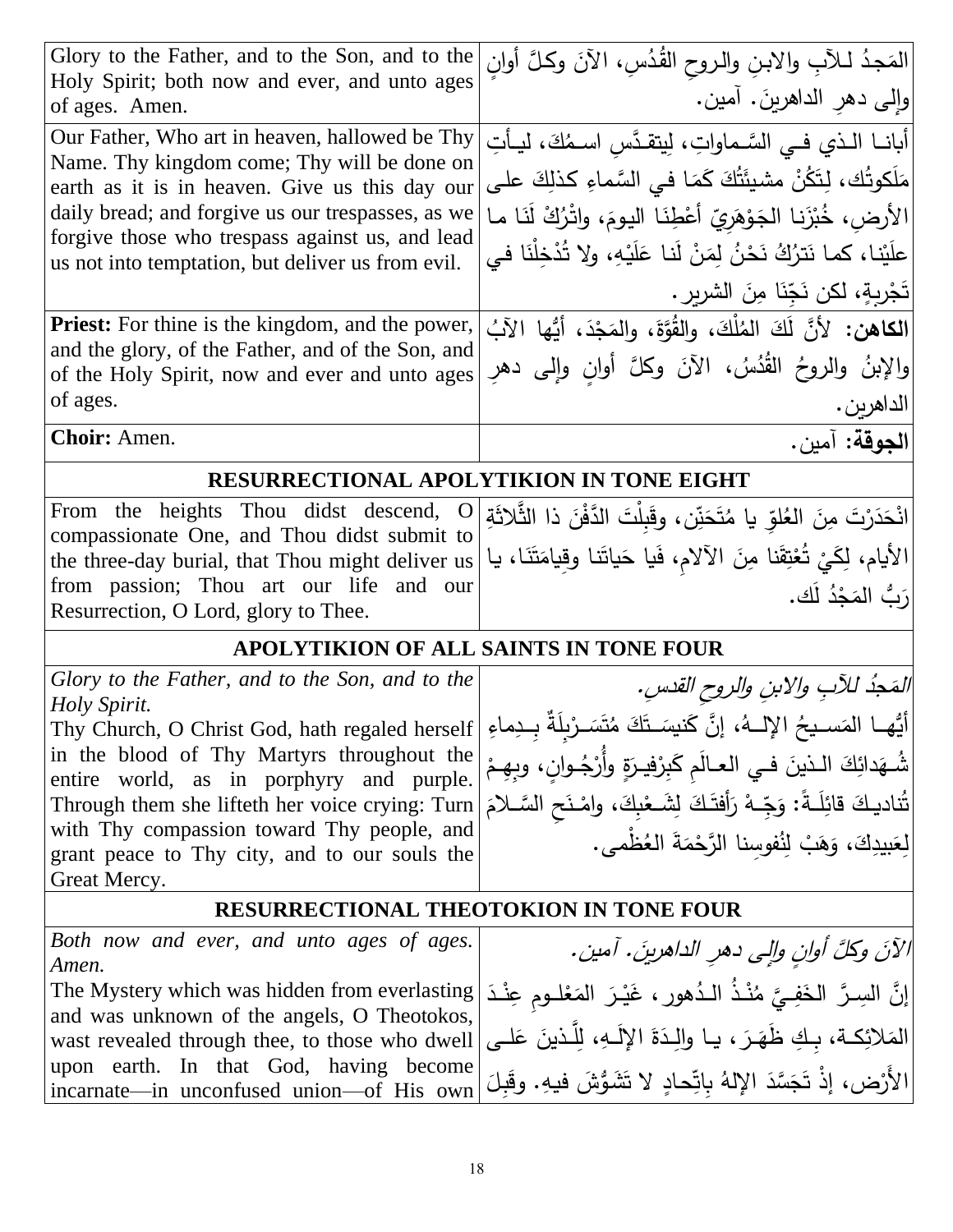| good will accepted the Cross for our sake.                                                                                                                                                                                                                                                                                                                                                                                                                                                                                                                                                                                                                   | الصـليبَ طَوْعـاً مِنْ أَجْلِنـا، وبِهِ أقـامَ المَجْبـولَ أَوَّلاً،                                                                                                                                                                                                                                                                                                                                                                                                                                                                                                                                                                                                                         |
|--------------------------------------------------------------------------------------------------------------------------------------------------------------------------------------------------------------------------------------------------------------------------------------------------------------------------------------------------------------------------------------------------------------------------------------------------------------------------------------------------------------------------------------------------------------------------------------------------------------------------------------------------------------|----------------------------------------------------------------------------------------------------------------------------------------------------------------------------------------------------------------------------------------------------------------------------------------------------------------------------------------------------------------------------------------------------------------------------------------------------------------------------------------------------------------------------------------------------------------------------------------------------------------------------------------------------------------------------------------------|
| Whereby He raised again the first created, and<br>hath saved our souls from death.                                                                                                                                                                                                                                                                                                                                                                                                                                                                                                                                                                           | وخلَّصَ مِنَ المَوْتِ نُفوسَنا.                                                                                                                                                                                                                                                                                                                                                                                                                                                                                                                                                                                                                                                              |
| <b>THE DISMISSAL</b>                                                                                                                                                                                                                                                                                                                                                                                                                                                                                                                                                                                                                                         |                                                                                                                                                                                                                                                                                                                                                                                                                                                                                                                                                                                                                                                                                              |
| Deacon: Wisdom!                                                                                                                                                                                                                                                                                                                                                                                                                                                                                                                                                                                                                                              | الشماس: حكْمَةٌ.                                                                                                                                                                                                                                                                                                                                                                                                                                                                                                                                                                                                                                                                             |
| <b>Choir:</b> Father, bless!                                                                                                                                                                                                                                                                                                                                                                                                                                                                                                                                                                                                                                 | ا <b>لجوقة:</b> بارك يا أب.                                                                                                                                                                                                                                                                                                                                                                                                                                                                                                                                                                                                                                                                  |
| Priest: Christ our God, the Existing One, is<br>blessed, always, now and ever, and unto ages of<br>ages.                                                                                                                                                                                                                                                                                                                                                                                                                                                                                                                                                     | ا <b>لكاهن:</b> المَسيحُ إلهُنا، الذي هو مُبارَكٌ كُلَّ حينِ،<br>الآنَ وكلَّ أوانِ وإلى دهرِ الداهرينِ.                                                                                                                                                                                                                                                                                                                                                                                                                                                                                                                                                                                      |
| <b>Choir:</b> Amen. Preserve, O God, the holy<br>Orthodox faith and all Orthodox Christians,<br>unto ages of ages. Amen.                                                                                                                                                                                                                                                                                                                                                                                                                                                                                                                                     | <b>الجوقة:</b> آمين. لِيُوَطِّدِ الرَّبُّ الإِلهُ الإِيمانَ المُسْتَقيمَ<br>الرأي، مَعَ جَميع المَسيحيينَ الأُرْثوذُكْسيين، آمين.                                                                                                                                                                                                                                                                                                                                                                                                                                                                                                                                                            |
| <b>Priest:</b> Most-holy Theotokos, save us.                                                                                                                                                                                                                                                                                                                                                                                                                                                                                                                                                                                                                 | ا <b>لكاهن:</b> أيّتُها الفائقُ قُدسُها والدةُ الإلهِ خَلِّصينا.                                                                                                                                                                                                                                                                                                                                                                                                                                                                                                                                                                                                                             |
| <b>Choir:</b> More honorable than the Cherubim, and<br>more glorious beyond compare than the<br>Seraphim, thou who without corruption didst<br>bear God the Word and art truly Theotokos: we<br>magnify thee.                                                                                                                                                                                                                                                                                                                                                                                                                                                | ا <b>لجوقة:</b> يا مَنْ هِيَ أكرَمُ مِنَ الشاروبِيم، وأرفَعُ مجداً<br>بغيرِ قِياسِ مِنَ السارافيم، التي مِنْ دونِ فَسادٍ وَلَدَتْ<br>كلمَةَ الله، حقاً أنَّكِ والدةُ اﻹلهِ إيّاكِ نُعَظِّم.                                                                                                                                                                                                                                                                                                                                                                                                                                                                                                  |
| <b>Priest:</b> Glory to Thee, O Christ our God and our<br>Hope, glory to Thee.                                                                                                                                                                                                                                                                                                                                                                                                                                                                                                                                                                               | ا <b>لكاهن:</b> المَجْدُ لَكَ أَيُّها المسيحُ الإِلهُ، يا رجاءَنا،<br>الْمَجْدُ لَٰكَ.                                                                                                                                                                                                                                                                                                                                                                                                                                                                                                                                                                                                       |
| <b>Choir:</b> Glory to the Father, and to the Son, and<br>to the Holy Spirit; both now and ever, and unto<br>ages of ages. Amen. Lord, have mercy (thrice).<br>Father, bless.                                                                                                                                                                                                                                                                                                                                                                                                                                                                                | <b>الجوقة:</b> المَجْدُ للأَبِ والابنِ والروح القُدُسِ، الآنَ<br>وكلَّ أُوانِ وإلى دَهرِ الداهرينَ. آمين. يا رَبُّ ارْحَم.<br>(ثلاثاً) باركْ يا أب.                                                                                                                                                                                                                                                                                                                                                                                                                                                                                                                                          |
| <b>Priest:</b> May He Who rose from the dead, Christ<br>our true God, through the intercessions of His<br>all-immaculate and all-blameless holy Mother;<br>by the might of the Precious and Life-giving<br>Cross; by the protection of the honorable<br>Bodiless Powers of Heaven; at the supplication<br>of the honorable, glorious Prophet, Forerunner<br>and Baptist John; of the holy, glorious and all-<br>laudable apostles; of the holy, glorious and<br>right-victorious Martyrs; of our venerable and<br>God-bearing Fathers; of Saint N., the patron and<br>protector of this holy community; of the holy<br>Anna; of the Apostle Jude (Thaddeus), | ا <b>لكاهن:</b> أيُّها المَسيحُ إلهُنا الحَقيقي، وقامَ مِن بين<br>الأمواتِ، بشَفاعاتِ أَمِّكَ الْكُلِّيَّةِ الطِّهارَةِ والبَربِئَةِ مِنْ<br>كُلِّ عَيْبٍ؛ وبِقُدْرِةِ الصَليبِ الكَرِيمِ المُحْيي؛ بِطِلْباتِ<br>القُوّاتِ السَماوِيَّةِ المُكَرَّمَةِ العادِمَةِ الأَجْسادِ؛ والنَبِيِّ<br>الكَريمِ السابقِ المَجيدِ يوحَنّا المَعْمَدانِ؛ والقديسِّينَ<br>الْمُشَرَّفِينَ الرُّسُلِ الْجَديرِينَ بِكُلِّ مَديحِ؛ والقِدِّيسينَ<br>المَجيدينَ الشُّهَداءِ المُتَأَلِّقِينَ بِالظَّفَرِ ؛ وآبائِنا الأَبْرار<br>المُتَوَشِّحينَ بالله؛ <i>والقدّيسِ (فُلان) شَفِيْعِ وَحامي هَذِهِ</i><br>and righteous ancestors of God, Joachim and وَحَذَّةَ and righteous ancestors of God, Joachim and |